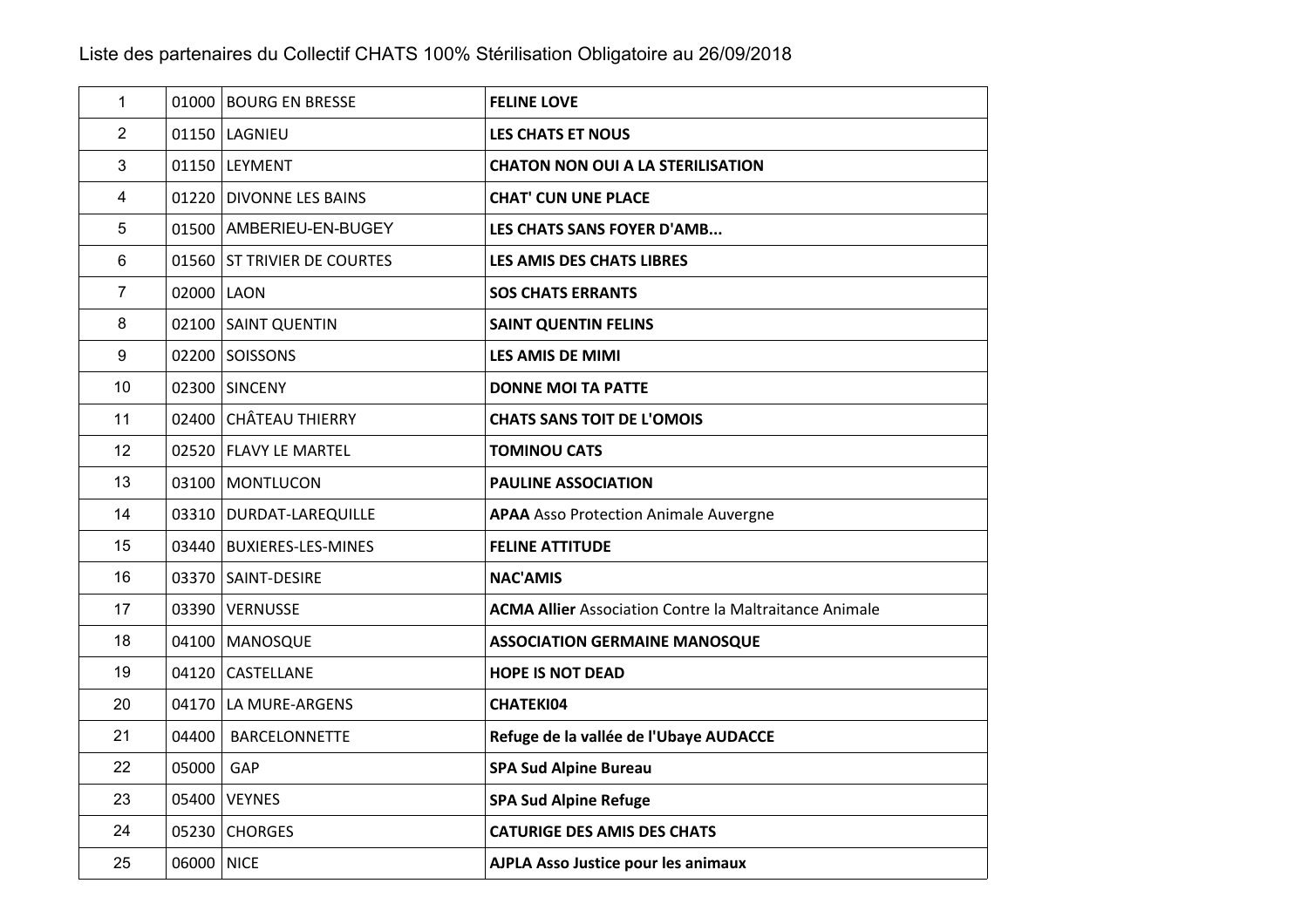| 26 | 06000 NICE |                            | <b>ARISTOCHAT</b>                                          |
|----|------------|----------------------------|------------------------------------------------------------|
| 27 | 06000      | <b>NICE</b>                | <b>GALA</b> Groupe d'Action pour Les Animaux               |
| 28 | 06000 NICE |                            | <b>MAISON SPA de NICE</b>                                  |
| 29 | 06000 NICE |                            | <b>FDPA</b>                                                |
| 30 | 06000 NICE |                            | SDA Société de Défense Des Animaux                         |
| 31 | 06100 NICE |                            | <b>CHATS LIBRES NICOIS</b>                                 |
| 32 |            | 06130 GRASSE               | <b>PENSE BÊTES</b>                                         |
| 33 |            | 06140 VENCE                | LES CHATS DE STELLA - REFUGE GIREAU                        |
| 34 |            | 06140 VENCE                | SPACA Sauvetage Protection Côte d'Azur                     |
| 35 | 06200 NICE |                            | <b>Clinique Veterinaire Lingostiere</b>                    |
| 36 |            | 06210 MANDELIEU LA NAPOULE | <b>AQUANIMPLANETE</b>                                      |
| 37 |            | 06250 MOUGINS              | LES COPAINS D'ELSA and CO                                  |
| 38 | 06300 NICE |                            | ARPA Alliance pour le Respect et la Protection des Animaux |
| 39 | 06300 NICE |                            | Avenir Canin et Félin 06                                   |
| 40 |            | 06400 CANNES               | LE CHAT LIBRE AZUREEN                                      |
| 41 |            | 06480 LA COLLE SUR LOUP    | <b>LES PATOUNES</b>                                        |
| 42 |            | 06500 MENTON               | <b>SOS CATS</b>                                            |
| 43 |            | 06510 CARRIS               | <b>RIEN QUE POUR EUX</b>                                   |
| 44 |            | 06600 ANTIBES              | <b>REFUGE JEAN DUFLOS</b>                                  |
| 45 |            | 06600 ANTIBES              | LE BOUCLIER CESAE                                          |
| 46 |            | 06600 ST ETIENNE DE TINEE  | LES CHATS DU MERCANTOUR                                    |
| 47 |            | 06600 ST ETIENNE DE TINEE  | <b>ERKO CHIEN MEDIATEUR - POILS DE TENDRESSE</b>           |
| 48 |            | 06670 COLOMARS             | ASA 06 - Au Service des Animaux                            |
| 49 |            | 06710 VILLARS SUR VAR      | <b>ASSIST'ANIMAUX</b>                                      |
| 50 | 06710      |                            | <b>ANIMEA MEDIATION ANIMAUX HANDICAP</b>                   |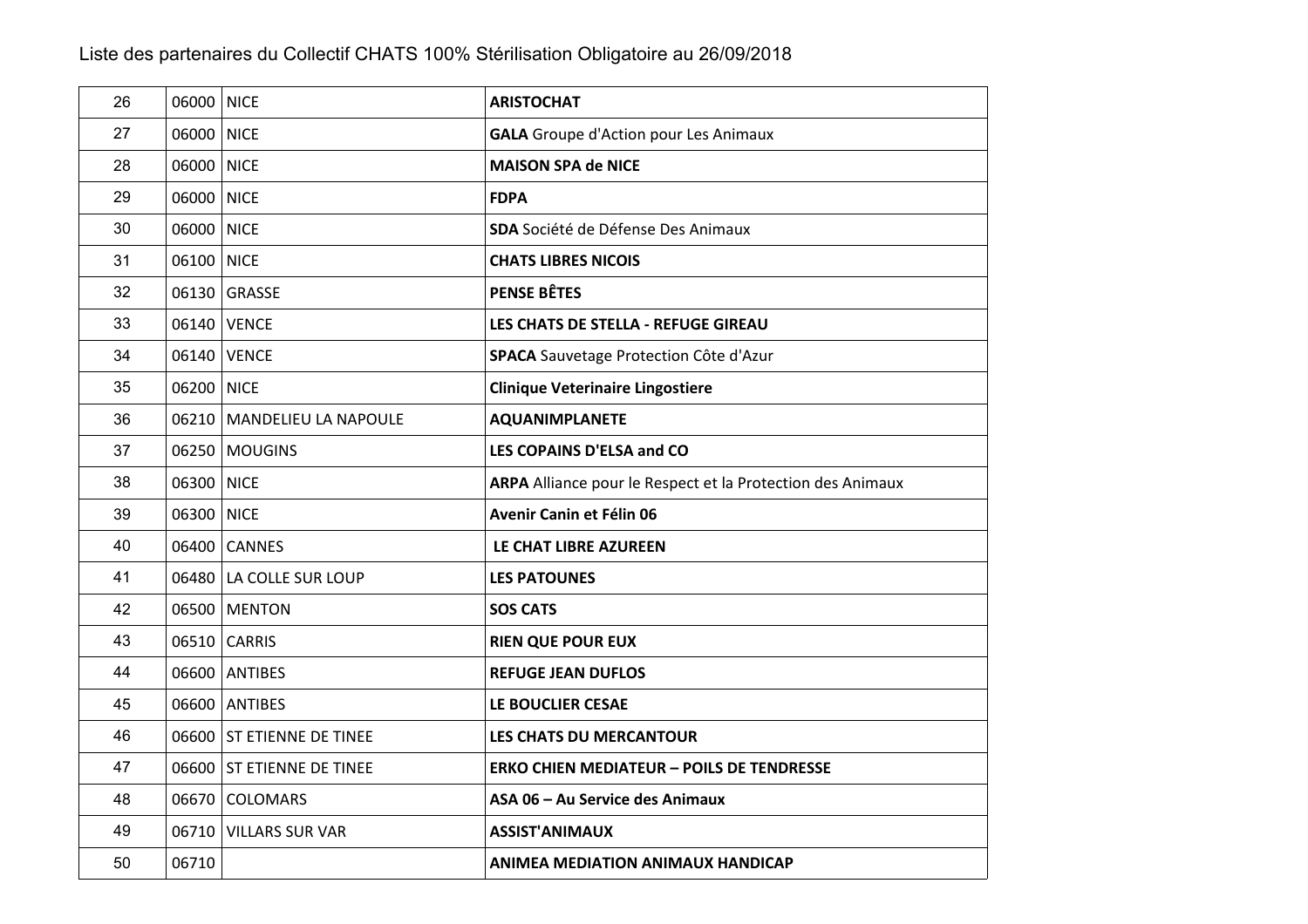| 51 | 07110 ROCLES                | <b>COUP DE PATTE</b>                                 |
|----|-----------------------------|------------------------------------------------------|
| 52 | 07220 VIVIERS               | LE CHAT LIBRE DE VIVIERS                             |
| 53 | 07270 LAMASTRE              | <b>CHATS LIBRES DE LAMASTRE</b>                      |
| 54 | 07700 BOURG ST ANDEOL       | <b>BOULE DE POILS</b>                                |
| 55 | 07700 ST MARCEL D'ARDECHE   | <b>COMITE ADDA</b>                                   |
| 56 | 07800   BEAUCHASTEL         | <b>EYRIEUX CHATS LIBRES</b>                          |
| 57 | 08000 CHARLEVILLE MEZIERE   | <b>ALERTE A MALIBULL</b>                             |
| 58 | 08200 FLOING                | <b>SOS EQUIDES</b>                                   |
| 59 | 08200 SEDAN                 | ASSOCIATION DE PROTECTION DE LA FAUNE ET DE LA FLORE |
| 60 | 09201 SAINT-GIRONS          | APPAC09                                              |
| 61 | 10230   MAILLY LE CAMP      | <b>Cœurs DE CHATTOUNES</b>                           |
| 62 | 10320 JEUGNY                | <b>GRATOUILLE REFUGE</b>                             |
| 63 | 10400   PONT SUR SEINE      | La Main à la Pat'                                    |
| 64 | 10500   ST LEGER-SS-BRIENNE | L'ARCHE DE MARIE - MES AMOURS DE CHATS               |
| 65 | 11000 CARCASSONNE           | <b>FELINS VAGABONDS</b>                              |
| 66 | 11100   NARBONNE            | <b>CHARLY'S ANGELS</b>                               |
| 67 | 11400 CASTELNAUDARY         | ÀNÂP - À NOS ÂMES PERDUES                            |
| 68 | 11430 GRUISSAN              | <b>LES 4 PATTES GRUISSANOT</b>                       |
| 69 | 11440   PEYRAC-DE-MER       | <b>CHATS DES VILLES, CHATS UTILES</b>                |
| 70 | 11500 QUILLAN               | <b>CHATS LIBRES DE QUILLAN</b>                       |
| 71 | 12110 AUBIN                 | UN COIN DE PARADIS POUR EQUIDES                      |
| 72 | 12300   DECAZEVILLE         | AIDE AUX ANIMAUX ABANDONNES DU BASSIN DECAZEVILLE    |
| 73 | 12450 CALMONT               | <b>CHAT LIBRE 12</b>                                 |
| 74 | 13008   MARSEILLE           | <b>ANIMALTER</b>                                     |
| 75 | 13009   MARSEILLE           | <b>CHARLY LE BLANC Association</b>                   |
|    |                             |                                                      |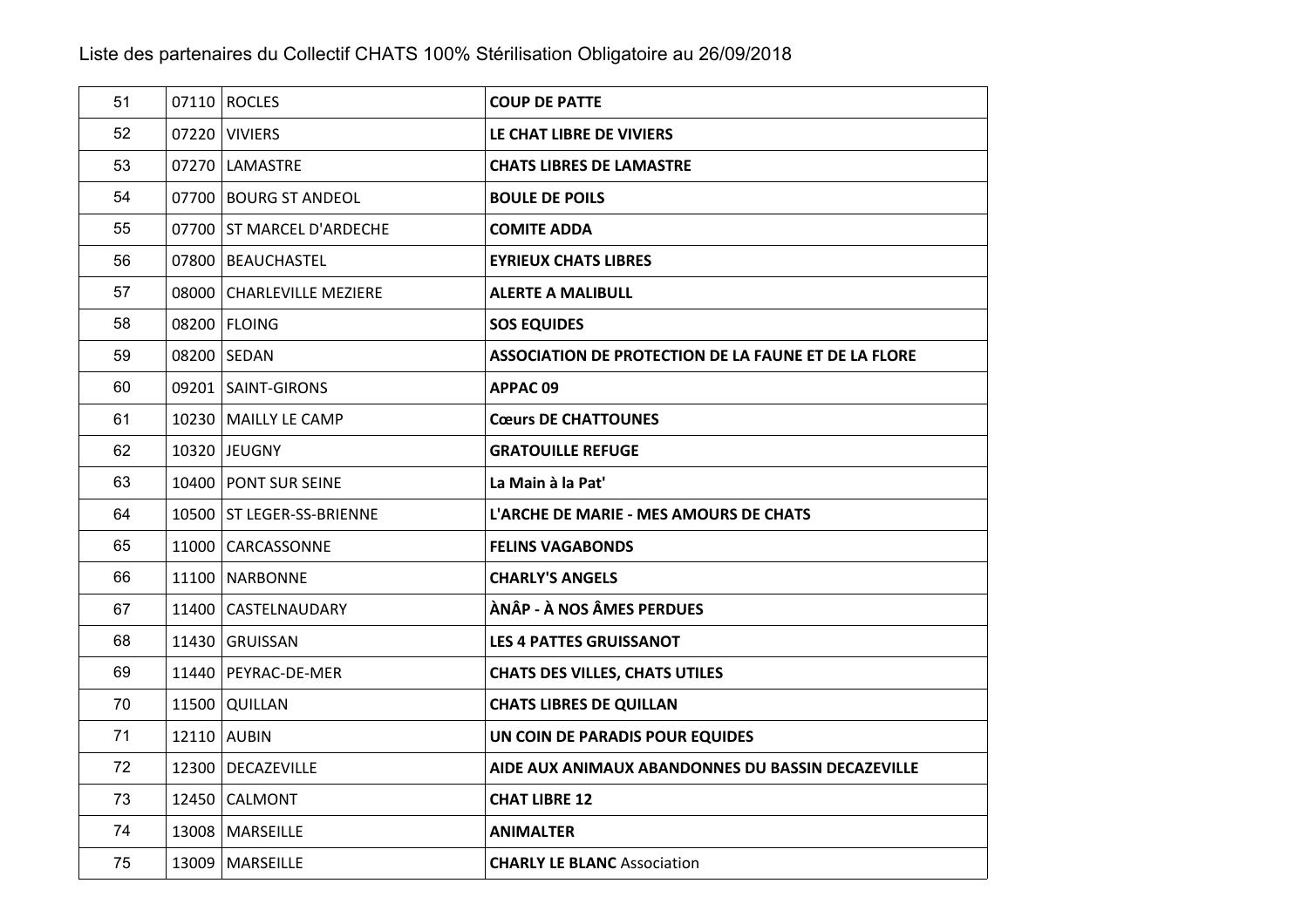| 76  |             | 13011   MARSEILLE       | <b>REFUGE DE SAINT-ROCH</b>                                       |
|-----|-------------|-------------------------|-------------------------------------------------------------------|
| 77  |             | 13013   MARSEILLE       | <b>MOUSTACHES ET GUEULES D'AMOUR</b>                              |
| 78  |             | 13100 AIX-EN-PROVENCE   | <b>FELI-CITE</b>                                                  |
| 79  |             | 13112 LA DESTROUSSE     | <b>CHAT LIBRE REFUGE DE LA DESTROUSSE</b>                         |
| 80  |             | 13140 MIRAMAS           | <b>ECOLE DU CHAT DES ALPILLES</b>                                 |
| 81  |             | 13180 GIGNAC LA NERTHE  | <b>PATTES DE VELOURS</b>                                          |
| 82  | 13200 ARLES |                         | <b>ECOLE DU CHAT DU PAYS D'ARLES</b>                              |
| 83  |             | 13230 PORT-ST-LOUIS     | <b>ASSOCIATION DES CHATS PORT SAINT LOUISIENS</b>                 |
| 84  |             | 13260 CASSIS            | <b>ECOLE DU CHAT DE CASSIS</b>                                    |
| 85  |             | 13300 Salon de Provence | <b>Rescue Labradors</b>                                           |
| 86  |             | 13330   PELISSANNE      | <b>4 PATTES SANS TOIT</b>                                         |
| 87  |             | 13490 JOUQUES           | <b>ANIMAUX EN PERIL A.E.P.</b>                                    |
| 88  |             | 13590   MEYREUIL        | LA FELINE MEYREUILLAISE                                           |
| 89  |             | 13600 LA CIOTAT         | <b>ACPA Association Ciotadenne de Protection Animale</b>          |
| 90  |             | 13800   ISTRES          | <b>ECOLE DU CHAT ISTREEN</b>                                      |
| 91  |             | 13800   ISTRES          | <b>TOUT POUR LE CHAT</b>                                          |
| 92  | 14000 CAEN  |                         | <b>ECOLE DU CHAT DE CAEN</b>                                      |
| 93  |             | 14160 DIVES SUR MER     | <b>SOS CHIENS ET CHATS</b>                                        |
| 94  |             | 14360 TROUVILLE         | <b>ECOLE DU CHAT DE TROUVILLE</b>                                 |
| 95  |             | 14400   BAYEUX          | <b>Célia HOERTER</b>                                              |
| 96  |             | 14430 DOZULE            | <b>COMPAGNONS DE FREYA</b>                                        |
| 97  |             | 14430 DOZULE            | <b>ECOLE DU CHAT DE LA VALLEE D'AUGE</b>                          |
| 98  |             | 15190 MARSENAT          | <b>MELUSINE</b>                                                   |
| 99  |             | 16000 ANGOULÊME         | ADDCL - Association pour la Défense des Droits du Chat en Liberté |
| 100 |             | 16100 COGNAC            | LA COALITION FELINE DE COGNAC                                     |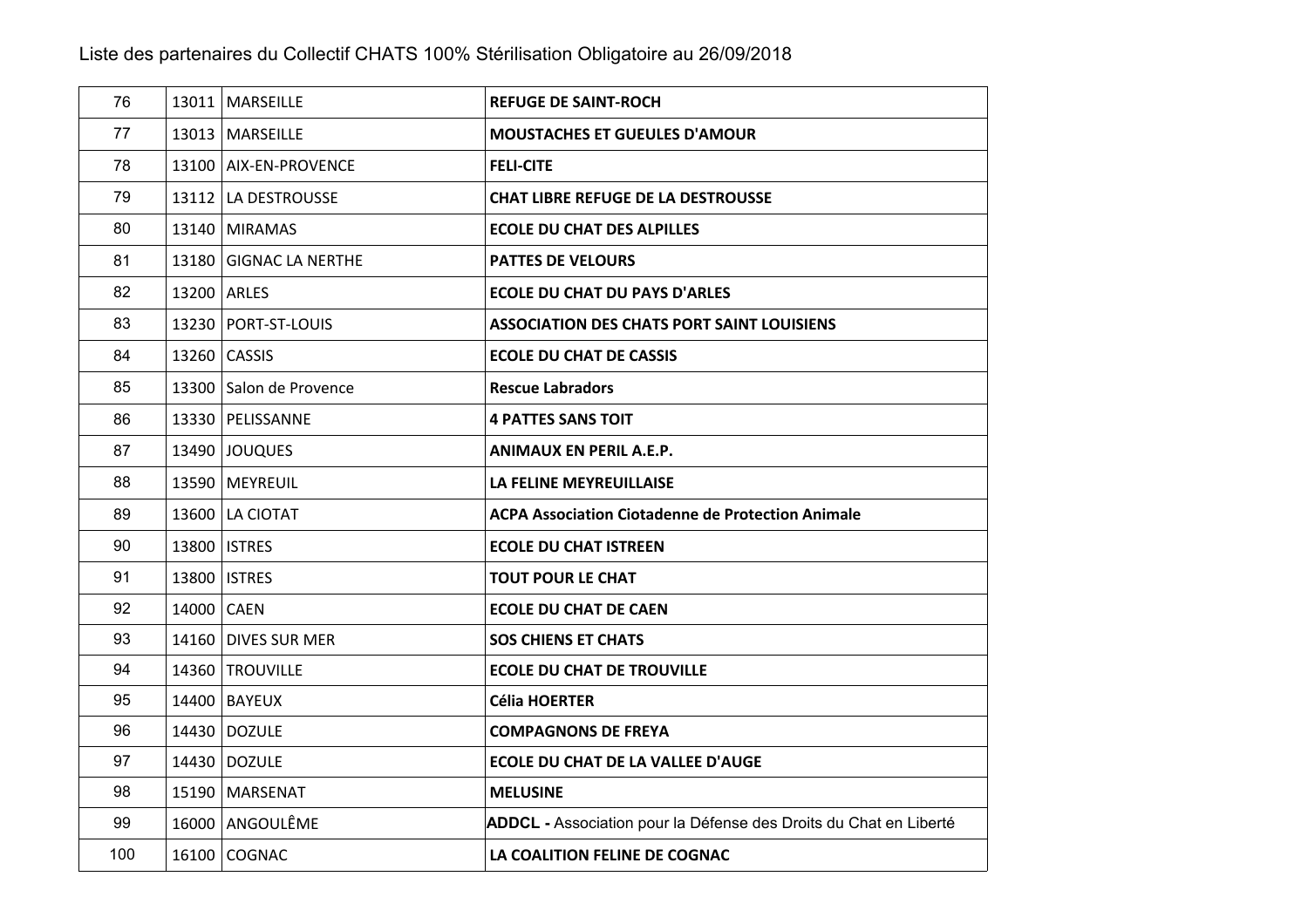| 101 |             | 16190 MONTMOREAU ST CYBARD             | <b>LES CHATS DE L'OUBLI</b>             |
|-----|-------------|----------------------------------------|-----------------------------------------|
| 102 |             | 16430 CHAMPNIERS                       | L'ECOLE DU CHAT DE CHAMPNIERS           |
| 103 |             | 17000 LA ROCHELLE                      | <b>PLANNING CHATS LA ROCHELLE</b>       |
| 104 | 17100       |                                        | <b>ASSO GALGOS - ANIMOTEURS</b>         |
| 105 |             | 17230 ANDILLY                          | <b>SOS BOUBOUS</b>                      |
| 106 |             | 17230 CHARRON                          | <b>LEVRIERS ET COMPAGNIE</b>            |
| 107 |             | 17330 SAINT FELIX                      | <b>FELIX FELINE</b>                     |
| 108 |             | 17450 FOURAS                           | LE CHAT LIBRE DE FOURAS                 |
| 109 |             | 17600 MEDIS                            | <b>SPA ROYAN - LES AMIS DES BÊTES</b>   |
| 110 | 18240 LERE  |                                        | L'ARCHE D'ISIS                          |
| 111 | 20140       | Filitosa Sollacaro                     | <b>TERRE DES BETES CORSE</b>            |
| 112 |             | 20090 AJACCIO                          | LES CROQUETTES DU COEUR Corse           |
| 113 |             | 20200 Ville-di-Pietrabugno             | <b>SOS 4 PATTES 2B</b>                  |
| 114 |             | 20243   PRUNELLI Di<br><b>FIUMORBU</b> | <b>AFPAE Association</b>                |
| 115 | 21000 DIJON |                                        | <b>CHAT LIBRE DIJONNAIS Association</b> |
| 116 | 21000 DIJON |                                        | <b>COMBACTIVE</b>                       |
| 117 |             | 21190 CORCELLES-LES-ARTS               | <b>LA CHATOUNERIE</b>                   |
| 118 |             | 21220 BROINDON                         | <b>AUX FELINS HEUREUX</b>               |
| 119 |             | 21380 MESSIGNY et VANTOUX              | LES AMIS DES BÊTES - Refuge de Jouvence |
| 120 |             | 21490   SAINT-JULIEN                   | LES AMIS DE LEWIS                       |
| 121 |             | 22230 MERDRIGNAC                       | <b>CHALONN Association</b>              |
| 122 |             | 24000 PERIGUEUX                        | <b>SOS CHATS LIBRES</b>                 |
| 123 |             | 25000 BESANCON                         | <b>CATAÏSTA</b>                         |
| 124 |             | 25190 VAUFREY                          | <b>INU</b>                              |
| 125 |             | 25200 GRAND CHARMONT                   | <b>LES PETITS LOUPS</b>                 |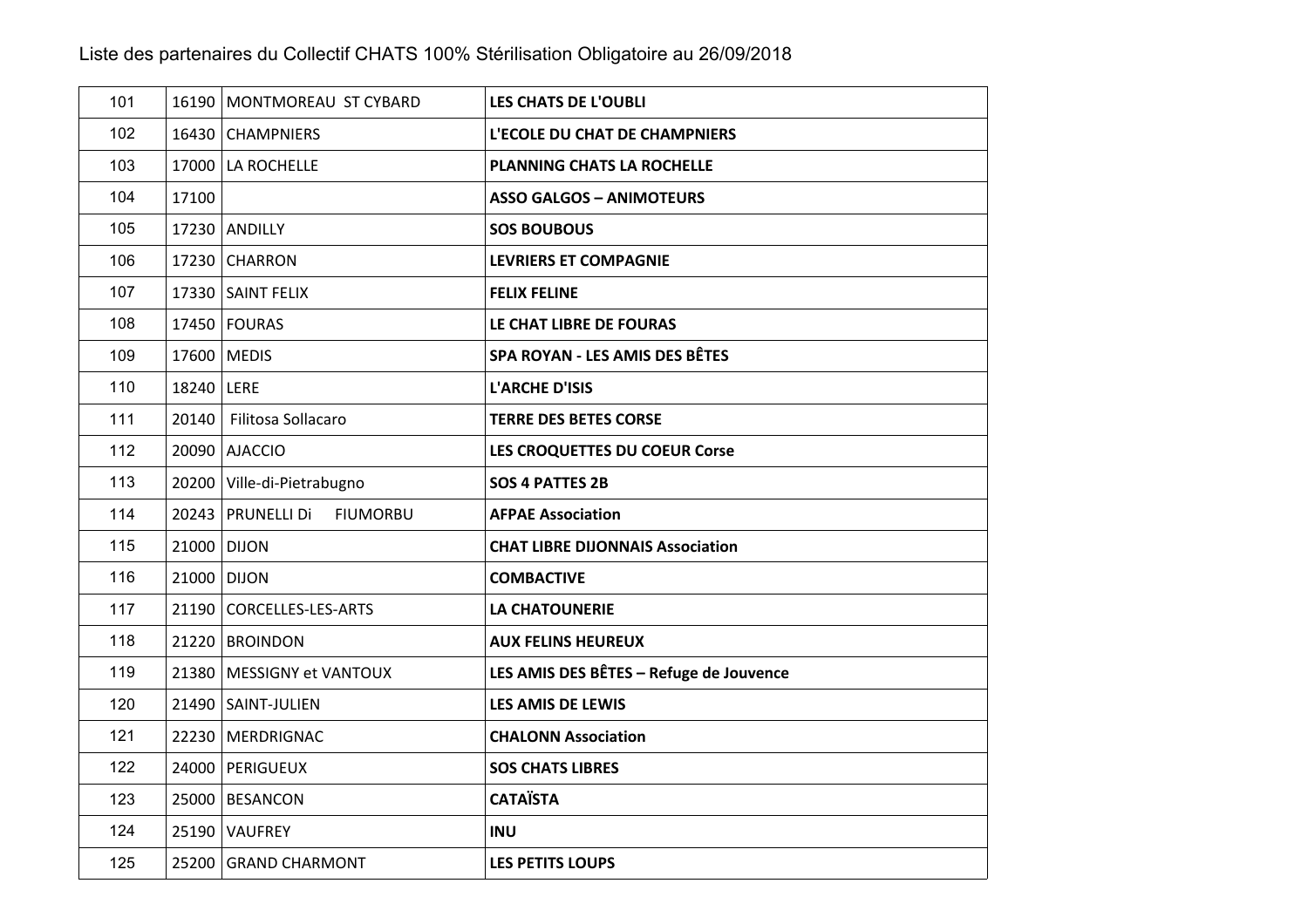| 126 |             | 25360   NAISEY-LES-GRANGES  | <b>DOUBS ESPOIRS</b>                                                |
|-----|-------------|-----------------------------|---------------------------------------------------------------------|
| 127 |             | 25620 MALBRANS              | <b>CAT PATT' CENT FAMILLES</b>                                      |
| 128 |             | 26000 VALENCE               | <b>ECOLE DU CHAT DE VALENCE</b>                                     |
| 129 |             | 26000 VALENCE               | <b>OSCAR ET PILITTE</b>                                             |
| 130 |             | 26130 PIERRELATTE           | REFUGE DE L'ESPOIR / Fourrière Refuge                               |
| 131 |             | 26130 SOLERIEUX             | <b>QUATRE PATTES SANT TOIT</b>                                      |
| 132 | 26150 DIE   |                             | <b>LA GRAINE VAGABONDE</b>                                          |
| 133 |             | 26200 MONTELIMAR            | <b>ASDA Refuge des Grèzes</b>                                       |
| 134 |             | 26240 ST BARTHELEMY DE VALS | <b>LES CHATS DE NOE</b>                                             |
| 135 |             | 26740 ST MARCEL DES SAUZET  | LE FELIN SAUZILLARD                                                 |
| 136 |             | 26780 ALLAN                 | <b>SOS ANIMAUX EN DETRESSE</b>                                      |
| 137 |             | 27110   HECTOMARE           | <b>CAPPA – SPA PAYS DU NEUBOURG</b>                                 |
| 138 |             | 27170 BEAUMONT LE ROGER     | <b>HANDI' CATS</b>                                                  |
| 139 |             | 27210   FATOUVILLE GRESTAIN | <b>AMICHIENS</b>                                                    |
| 140 |             | 27220 BRETAGNOLLES          | <b>SOS CHIENS GALGOS</b>                                            |
| 141 |             | 27220 CHAVIGNY-BAILLEUL     | <b>CHAT REPAR</b> Race, Entraide, Placement, Adoption, Replacement  |
| 142 |             | 27400 LOUVIERS              | <b>BOULE DE POILS</b>                                               |
| 143 |             | 27530 CROTH                 | <b>F.L.A.I.R.</b>                                                   |
| 144 |             | 27530 ESY-SUR-EURE          | <b>SECONDE CHANCE</b>                                               |
| 145 | 27600 AILLY |                             | <b>COEURS DELAISSES</b>                                             |
| 146 |             | 27630 FOURGES               | <b>ECOLE DU CHAT DE FOURGES</b>                                     |
| 147 |             | 27800 HARCOURT              | <b>CCTNA</b> Chiens et Chats de Tunisie, de Normandie et d'Ailleurs |
| 148 |             | 28130 SOULAIRES             | LES AMIS DE MADEMOISELLE                                            |
| 149 |             | 28260 ROUVRES               | <b>PAROLES ANIMALES</b>                                             |
| 150 |             | 28300 CLEVILLIERS           | <b>ESPERANCE</b>                                                    |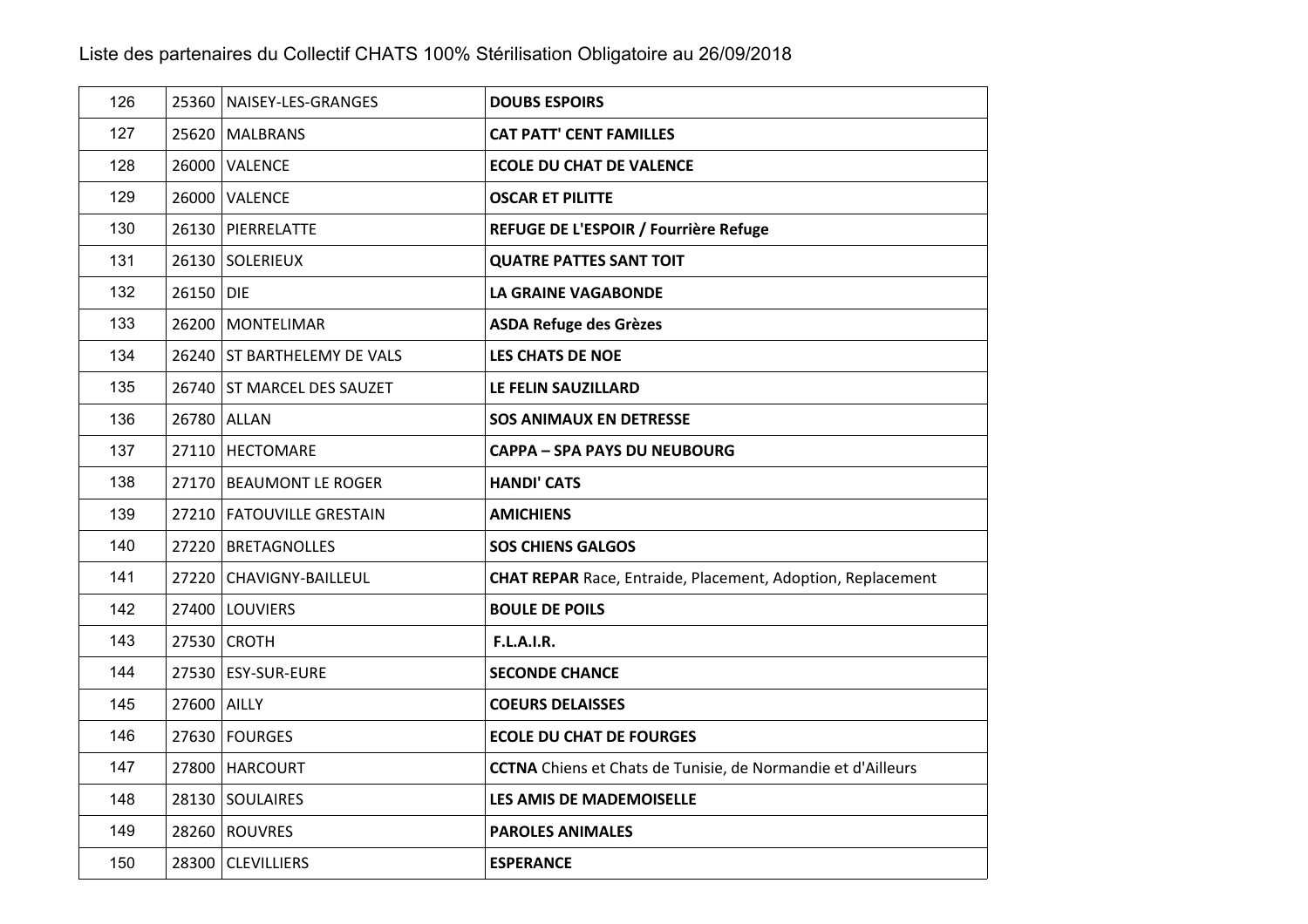| 151 |       | 29200 BREST                   | <b>LES ALFREDES</b>                          |
|-----|-------|-------------------------------|----------------------------------------------|
| 152 |       | 29300 QUIMPERLE               | <b>CHATS SANS TOI</b>                        |
| 153 |       | 30000 NÎMES                   | <b>CHATS LIBRES DE NÎMES</b>                 |
| 154 |       | 30000 NÎMES                   | <b>TOUTOUS ET MINOUS</b>                     |
| 155 |       | 30126 TAVEL                   | <b>EUDAIMONIA</b>                            |
| 156 |       | 30126 TAVEL                   | <b>LES SYLVESTRES</b>                        |
| 157 |       | 30140 ANDUZE                  | LES CROQUETTES DU COEUR Languedoc Roussillon |
| 158 |       | 30150 ROQUEMAURE              | <b>LES COPAINS FELINS</b>                    |
| 159 |       | 30150 ST GENIES DE COMOLAS    | <b>LES CHATS DES RUES</b>                    |
| 160 |       | 30220 AIGUES-MORTES           | LES CHATS LIBRES AIGUES MORTAIS              |
| 161 |       | 30260 CRESPIAN                | LES CHATS DE VIELLE                          |
| 162 |       | 30300 BEAUCAIRE               | <b>GARDE ANIMALIERE BEAUCAIROISE</b>         |
| 163 |       | 30330 POUGNADORESSE           | C COMME CHAT                                 |
| 164 |       | 30330 ST PONS LA CALM         | <b>LES CHATS PONAIS</b>                      |
| 165 |       | 30350 CASSAGNOLES             | <b>Z'ANIMO SANS TOI</b>                      |
| 166 |       | 30520 ST MARTIN DE VALGALGUES | <b>CHATS DU 30</b>                           |
| 167 |       | 30570 ST ANDRE DE MAJENCOULES | <b>PAR AMOUR DES CHATS</b>                   |
| 168 |       | 30900 NÎMES                   | <b>AU BONHEUR DES 4 PATTES</b>               |
| 169 |       | 31120 LACROIX FALGARDE        | ECOLE DU CHAT LIBRE DE LACROIX FALGARDE      |
| 170 |       | 31000 TOULOUSE                | LE CHAT LIBRE DE TOULOUSE                    |
| 171 | 31200 |                               | SALVANIMAL                                   |
| 172 |       | 31380 MONTPITOL               | <b>LE CHAT FORGERON</b>                      |
| 173 |       | 31460   CARAGOUDES            | <b>CHA'MANIA</b>                             |
| 174 |       | 31650 ST ORENS                | <b>LES CHATS DU HASARD</b>                   |
| 175 |       | 31700 CORNEBARRIEU            | <b>CHATS LIBRES D'ICI ET D'AILLEURS</b>      |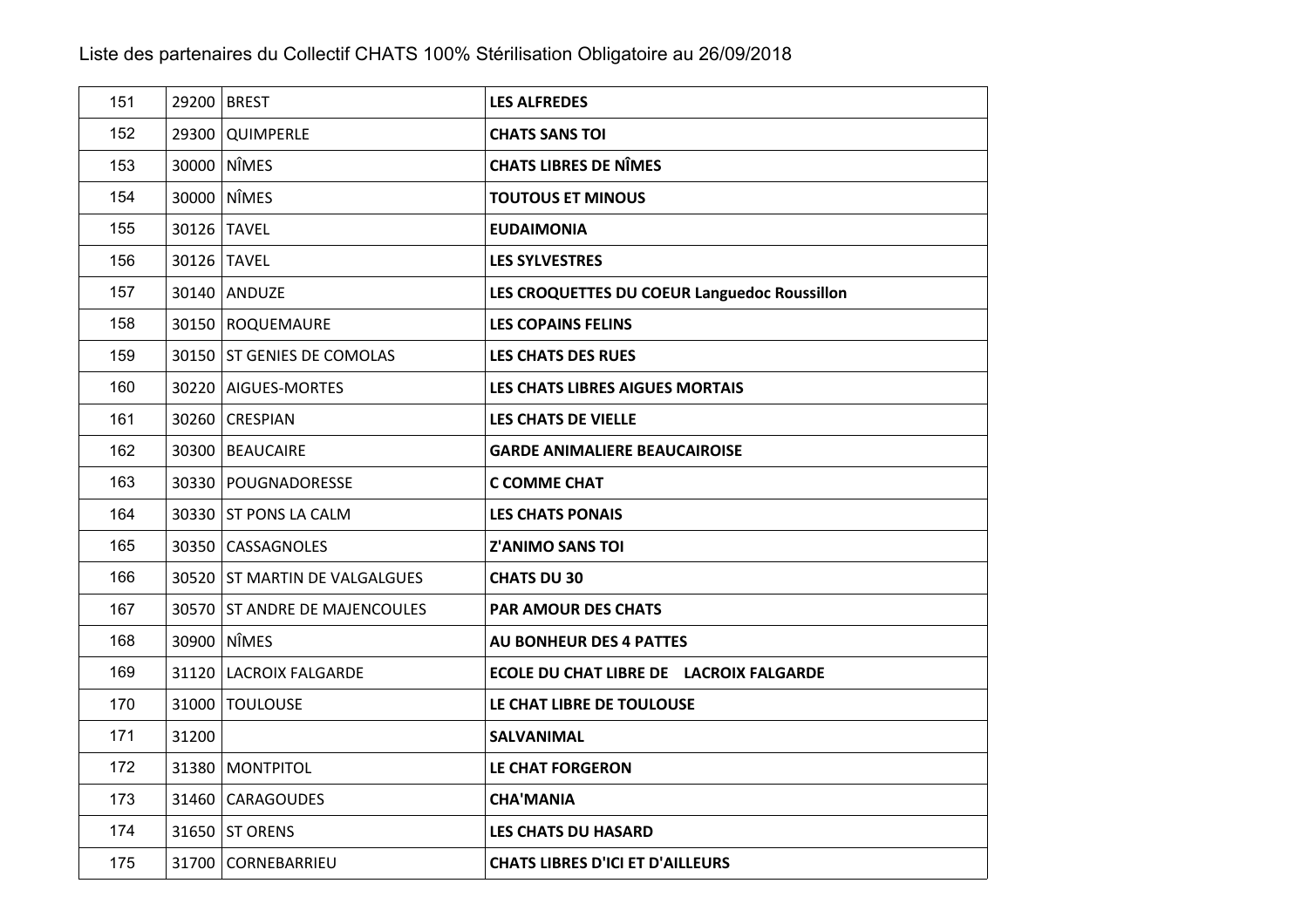| 176 |            | 31780 CASTELGINEST        | <b>AGIR POUR LES ANIMAUX</b>                           |
|-----|------------|---------------------------|--------------------------------------------------------|
| 177 |            | 31800 SAINT GAUDENS       | <b>REFUGE DE SAINT GAUDENS</b>                         |
| 178 |            | 32110   PANJAS            | <b>ANGELINE ET LES CHATS D'OC</b>                      |
| 179 |            | 32130 SAMATAN             | <b>SOS CHATS SANS FRONTIERES</b>                       |
| 180 |            | 33000 BORDEAUX            | <b>VENUS Association</b>                               |
| 181 |            | 33210 SAUTERNES           | <b>ETHO LOGIS</b>                                      |
| 182 |            | 33260 LA TESTE DE BUCH    | A.P.S.D.A Refuge                                       |
| 183 |            | 33350 STE COLOMBE         | <b>AU PARADIS DES CHATS 33</b>                         |
| 184 |            | 33400 TALENCE             | <b>ECOLE DU CHAT LIBRE DE BORDEAUX</b>                 |
| 185 |            | 33450 SAINT LOUBES        | <b>PATTES ETHIQUES</b>                                 |
| 186 |            | 33700 MERIGNAC            | <b>AidAnimaux 33</b>                                   |
| 187 |            | 34000   MONTPELLIER       | <b>LES PATTOUNES DU Cœur</b>                           |
| 188 |            | 34000   MONTPELLIER       | SOS CHATS DES RUES - Communauté                        |
| 189 |            | 34190 BRISSAC             | <b>PERLE</b>                                           |
| 190 | 34200 SETE |                           | <b>PATTES DE VELOURS</b>                               |
| 191 |            | 34290 ABEILHAN            | LE CHAT ABEILHANAIS                                    |
| 192 | 34300 AGDE |                           | <b>LE CHAT AGATHOIS</b>                                |
| 193 |            | 34400 LUNEL               | PROTECTION ANIMALE DE LUNEL                            |
| 194 |            | 34400 ST NAZAIRE DE PEZAN | <b>CCMA Collectif - Contre la Maltraitance Animale</b> |
| 195 |            | 34400 ST NAZAIRE DE PEZAN | <b>MOUSTACHES ET COUSSINETS</b>                        |
| 196 |            | 34800 CLERMONT-I'HERAULT  | LES CHATS DU CLERMONTAIS                               |
| 197 |            | 34830 JACOU               | <b>ECOLE DU CHAT DE JACOU</b>                          |
| 198 |            | 34980 SAINT GELY DU FESC  | PIC-ST-LOUP RESPECT ANIMAL NATURE                      |
| 199 |            | 35137 BEDEE               | <b>ADPK - Association Des P'tits Korrigans</b>         |
| 200 |            | 35300 FOUGERES            | <b>LES CHATS SANS TOIT FOUGERAIS</b>                   |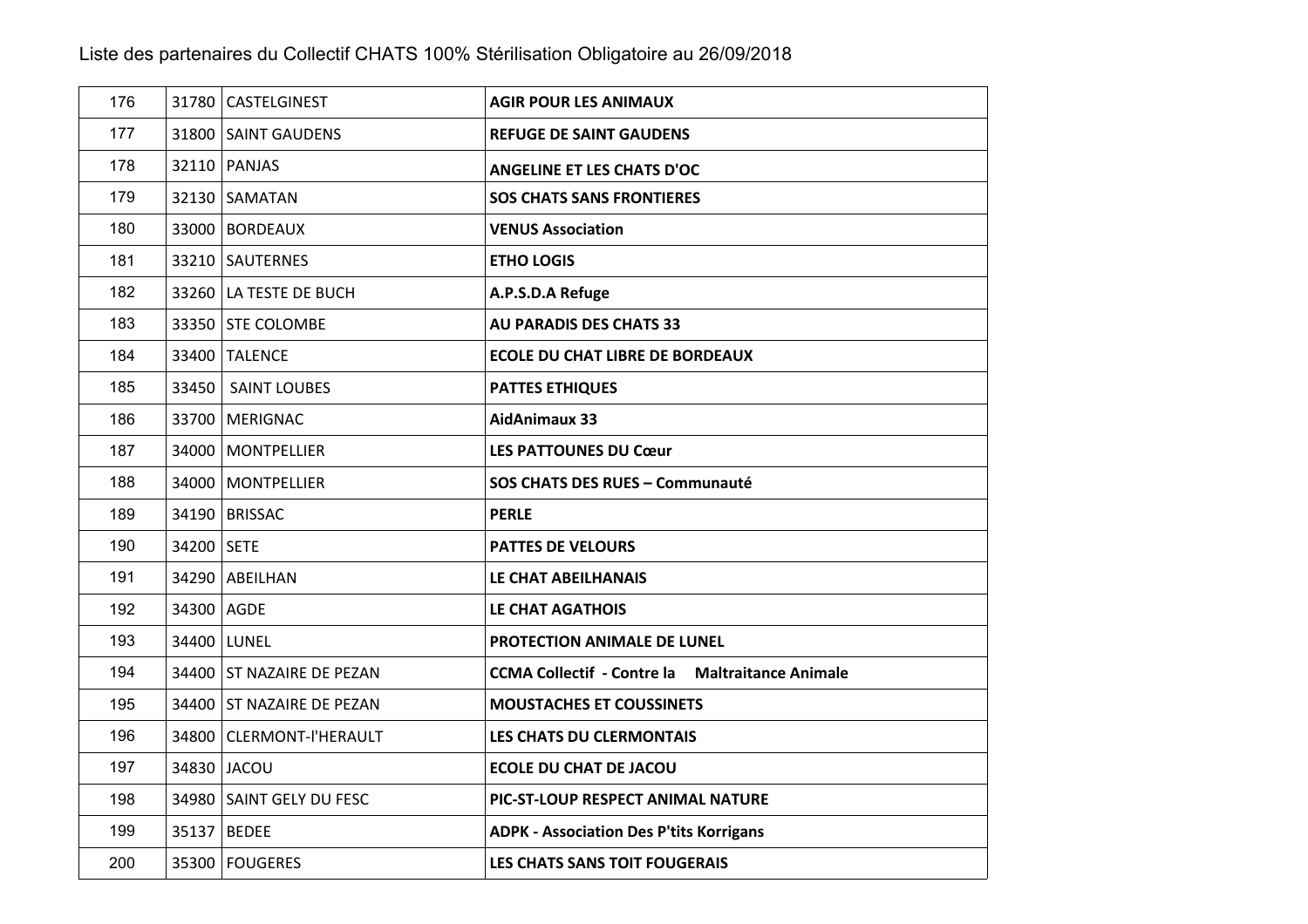| 201 | 35490 PLECHÂTEL             | <b>CHATS BOTTES</b>                                           |
|-----|-----------------------------|---------------------------------------------------------------|
| 202 | 36300 DOUADIC               | <b>DROIT DE VIVRE Asso refuge</b>                             |
| 203 | 37300 JOUE LES TOURS        | <b>DCEDH</b> Des Chats et des Hommes                          |
| 204 | 37302 JOUE LES TOURS        | <b>FELIN POUR L'AUTRE</b>                                     |
| 205 | 37700 ST PIERRE DES CORPS   | LE CHAT PROVINCIAL                                            |
| 206 | 38000 GRENOBLE              | <b>CALI Cause Animaux Libre Isère</b>                         |
| 207 | 38000 GRENOBLE              | <b>COSA ANIMALIA</b>                                          |
| 208 | 38100 GRENOBLE              | <b>APRIL Association</b>                                      |
| 209 | 38100 GRENOBLE              | ECOLE DU CHAT LIBRE DE GRENOBLE ET SON AGGLOMERATION          |
| 210 | 38119   PIERRE CHATEL       | <b>SANS COLLIER FIXE</b>                                      |
| 211 | 38270   MOISSIEU SUR DOLON  | <b>LIBERTE SANS FRONTIERE</b>                                 |
| 212 | 38290   LA VERPILLERE       | <b>FELINS CITOYENS</b>                                        |
| 213 | 38300 BOURGOIN JALLIEU      | <b>CHAT LIBRE de BOURGOIN JALLIEU</b>                         |
| 214 | 38470 TÊCHE                 | <b>CATS</b> COMITE D'ACTION POUR LE TATOUAGE ET STERILISATION |
| 215 | 39100 CHAMPVANS             | <b>SOYONS POSITIFS</b>                                        |
| 216 | 39570   L'ETOILE            | <b>LES CHATS ECLOPES</b>                                      |
| 217 | 40000   MONT DE MARSAN      | <b>MATOU LANDES</b>                                           |
| 218 | 40000   MONT DE MARSAN      | <b>SPA DE MONT DE MARSAN</b>                                  |
| 219 | 40230 ST VINCENT DE TYROSSE | LES CHABADAS + LES CHATS DE BIGANOS (33380)                   |
| 220 | 40310 ESCALANS              | <b>L'ARCHE DE NOLY</b>                                        |
| 221 | 40600 BISCARROSSE           | <b>BISCA REFUGE</b>                                           |
| 222 | 41120 CORMERAY              | <b>CHATS LIBRES EN LOIR ET CHER</b>                           |
| 223 | 41700 SASSAY                | <b>SPA 41</b>                                                 |
| 224 | 42100 SAINT-ETIENNE         | LA COMPAGNIE DES CHATS                                        |
| 225 | 42100 SAINT-ETIENNE         | <b>AMIS CHATS</b>                                             |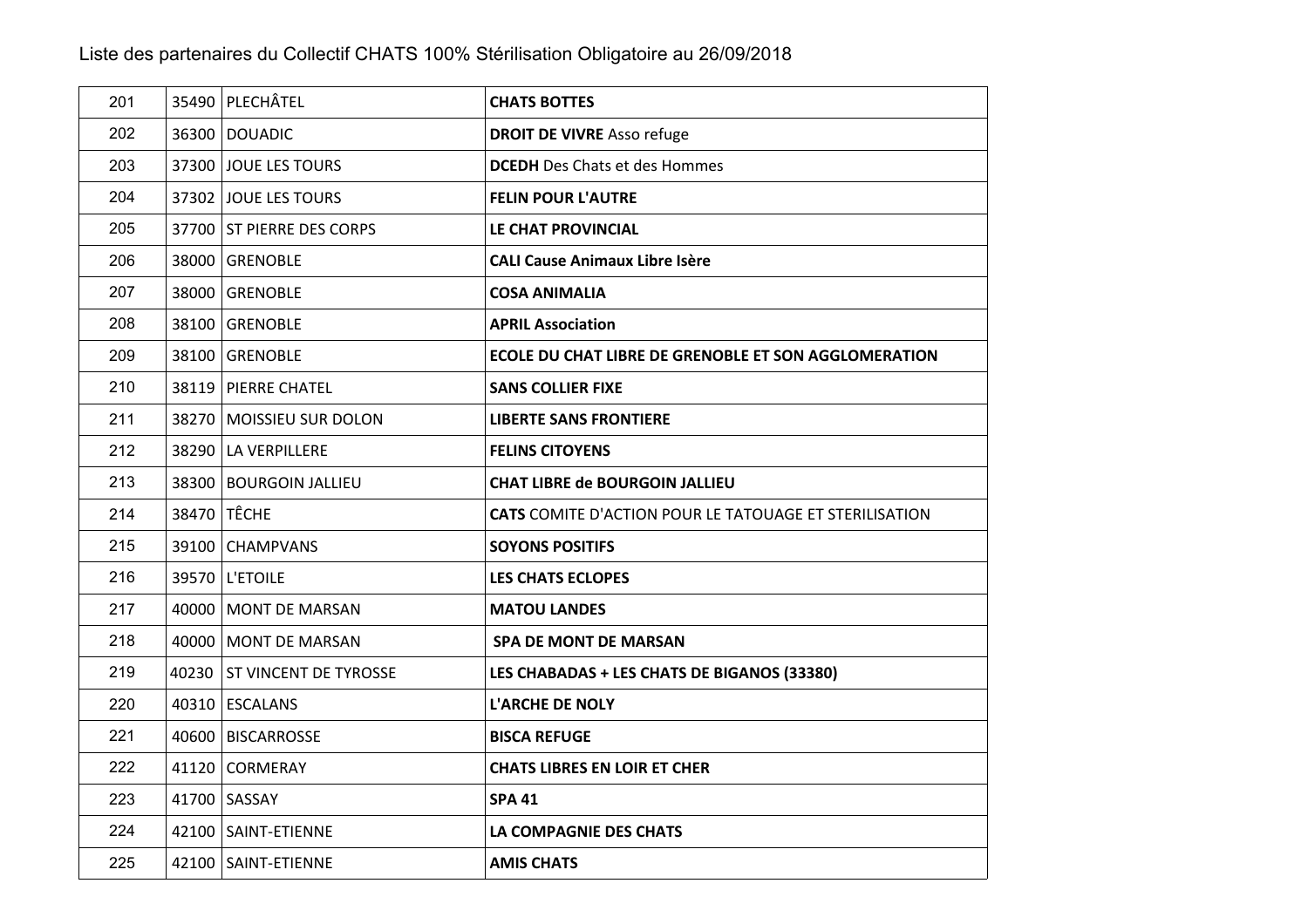| 226 |            | 42330 SAINT-GALMIER            | A.P.A BALDO                                                |
|-----|------------|--------------------------------|------------------------------------------------------------|
| 227 |            | 42260 SOUTERNON                | <b>UNICORN'S DREAM</b>                                     |
| 228 |            | 43500 CHOMELIX                 | <b>PETIT MOUTON NOIR</b>                                   |
| 229 |            | 43590 BEAUZAC                  | <b>ARPA CHATS</b>                                          |
| 230 |            | 44100 NANTES                   | UNE PATTE DANS MA MAIN                                     |
| 231 |            | 44200 NANTES                   | <b>STOP MALTRAITANCE ANIMALE</b>                           |
| 232 |            | 44340   BOUGUENAIS             | <b>DES ANIMAUX ET DES HOMMES</b>                           |
| 233 |            | 44800 SAINT-HERBLAIN           | LES GRIFFES DE L'ESPOIR                                    |
| 234 |            | 44470 THOUARE SUR LOIRE        | <b>ANIMAUX SANS TOIT</b>                                   |
| 235 |            | 45100 ORLEANS                  | APCLO - Asso pour la Protection des Chats Libres d'Orléans |
| 236 |            | 45170 ST LYE LA FORÊT          | LES AMIS DES CHATS DU LOIRET                               |
| 237 |            | 45200   MONTARGIS              | <b>CHATS ERRANTS DU MONTARGOIS</b>                         |
| 238 |            | 45210 NARGIS                   | <b>REFUGE DE NARGIS</b>                                    |
| 239 |            | 45230 MONTBOUY                 | <b>LES OUBLIES 45</b>                                      |
| 240 |            | 45260 VIEILLES MAISONS/ JOUDRY | LES AMIS DE MYRTILLE                                       |
| 241 |            | 45330 MALESHERBES              | <b>ALLIANCES</b>                                           |
| 242 |            | 45370 JOUY LE POTIER           | <b>ACTIONS ANIMAL</b>                                      |
| 243 |            | 45480 ANDONVILLE               | <b>SAUVE QUI PEUT Refuge</b>                               |
| 244 | 45500 GIEN |                                | SPA DU GENNOIS - Refuge la Fontaine                        |
| 245 |            | 45510 VANNES SUR COSSON        | <b>HAPPY DAYS</b>                                          |
| 246 |            | 45700 MONTCRESSON              | AU BONHEUR DES CHATS ET DES ENFANTS                        |
| 247 |            | 46300 ST CIRQ SOUILLAGUET      | LE RECOURS POILS ET PLUMES                                 |
| 248 |            | 46700 CASSAGNES                | LA FERME DES RESCAPES                                      |
| 249 |            | 47110   DOLMAYRAC              | <b>ECOLE DU CHAT LIBRE DU CÔTEAU</b>                       |
| 250 |            | 47150   MONFLANQUIN            | <b>NOE 47</b>                                              |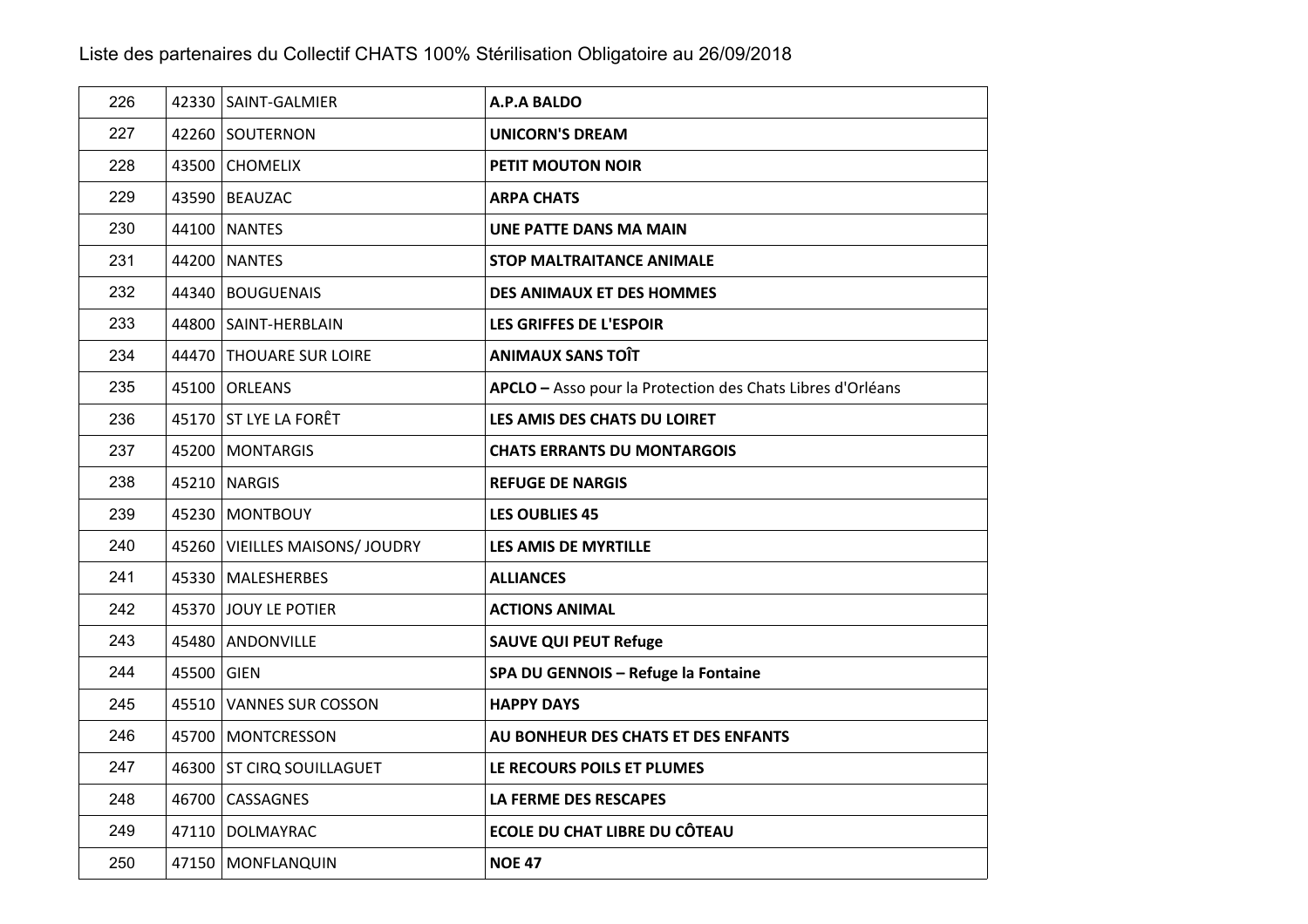| 251 |           | 47210 VILLEREAL              | <b>JARDINS FELINS</b>                  |
|-----|-----------|------------------------------|----------------------------------------|
| 252 |           | 47450 COLAYRAC ST CIRQ       | <b>JUSTINE &amp; CO</b>                |
| 253 | 47550 BOE |                              | ARPA 47                                |
| 254 |           | 48000 MENDE                  | AU PRE DE MON ARCHE                    |
| 255 |           | 49000 ANGERS                 | <b>CASCLAA</b>                         |
| 256 |           | 49000 ANGERS                 | <b>PAPYCATS DE CHRIS</b>               |
| 257 |           | 49000 ANGERS                 | <b>SSA49 - Stop Souffrance animale</b> |
| 258 |           | 49000 ANGERS                 | <b>UN COEUR SANS TOIT</b>              |
| 259 |           | 49170 ST LEGER DES BOIS      | <b>MILLE RÊVES POUR 4 PATTES</b>       |
| 260 |           | 49240 AVRILLE                | <b>SAUVETAGE ET CHATS EN DETRESSE</b>  |
| 261 |           | 49250   BEAUFORT-EN-VALLEE   | <b>LA VALLEE DES CHATS</b>             |
| 262 |           | 49300 CHOLET                 | ECOLE DU CHAT LIBRE DU BOCAGE VENDEEN  |
| 263 |           | 49610 JUIGNE SUR LOIRE       | <b>FELINS CALINS 49</b>                |
| 264 |           | 49710 SEVREMOINE Le Longeron | LES CAT' PATTES du 49                  |
| 265 |           | 49770 LONGUENEE EN ANJOU     | <b>CHATS ANGEVINS SANS FAMILLE</b>     |
| 266 |           | 50570 LE MESNIL-VIGOT        | <b>TOUCHE PAS A MES PATTES</b>         |
| 267 |           | 51000 CHÂLONS-EN-CHAMPAGNE   | <b>BUDDY CHATS</b>                     |
| 268 |           | 51100 REIMS                  | LES PERLES DE KRISTAL                  |
| 269 |           | 51200 EPERNAY                | A.I.M.A.A Refuge/Fourrière             |
| 270 |           | 51230 EPERNAY                | UN CHIEN UNE VIE                       |
| 271 |           | 51300 VITRY-LE-FRANCOIS      | <b>CHATS DE NOS COEURS 51</b>          |
| 272 |           | 51530   MOSLINS              | LA MAIN ALAPATTE                       |
| 273 |           | 52100 SAINT-DIZIER           | SPA Refuge NOS AMIS LES BÊTES          |
| 274 |           | 52200 LANGRES                | LES 4 PATTES AU PAYS DES 4 LACS        |
| 275 |           | 52240 LENIZEUL               | <b>SOS CHATS DES RUES</b>              |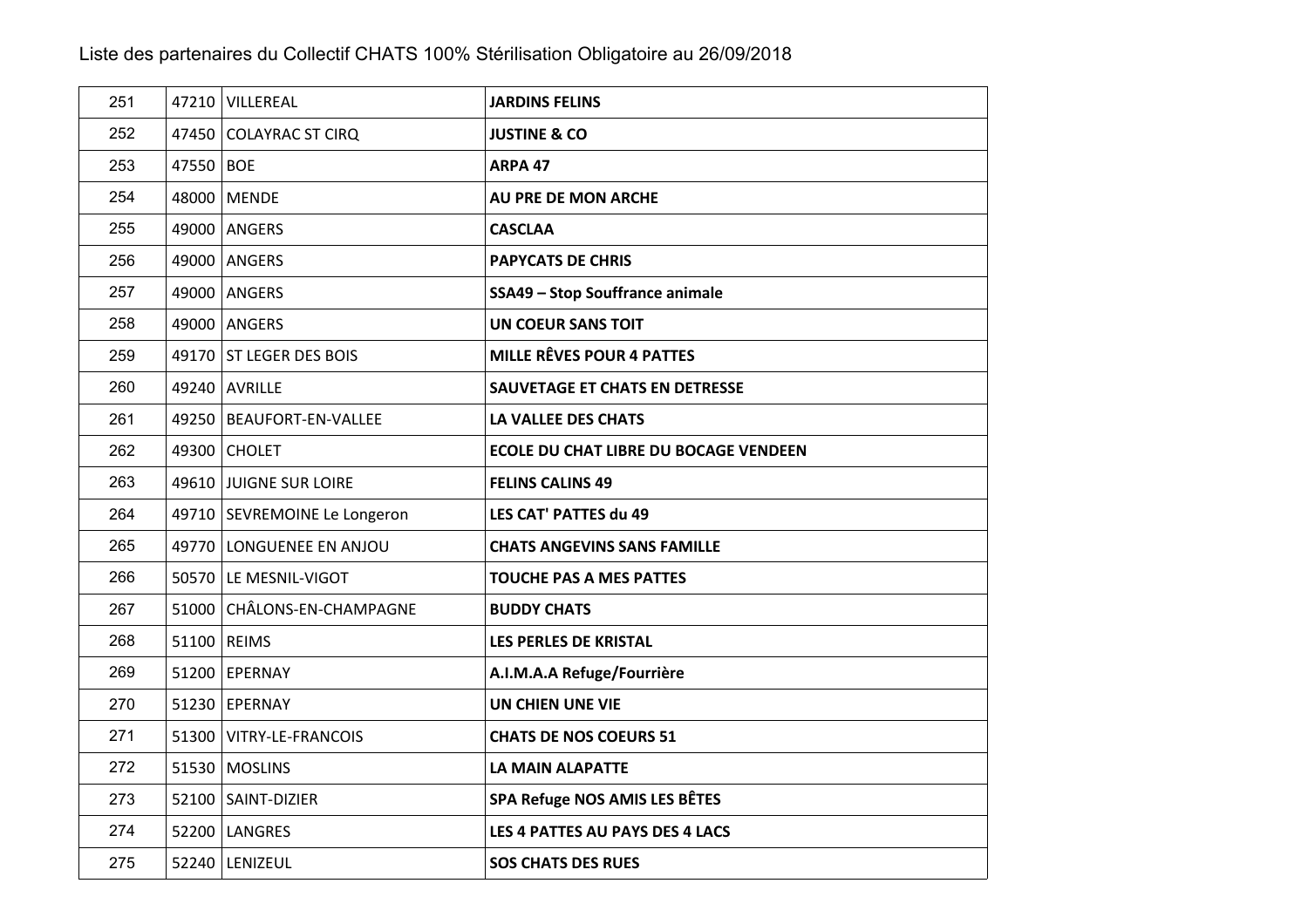| 276 |               | 52400 LES LOGES               | <b>SECOURS AUX CHIENS &amp; CHATS SANS FOYER du 52</b>   |
|-----|---------------|-------------------------------|----------------------------------------------------------|
| 277 |               | 52600 HORTES                  | <b>LES VAGABONDS DU 52</b>                               |
| 278 |               | 53000 LAVAL                   | LES RESTOS DU CHAT                                       |
| 279 |               | 53200 CHÂTEAU GONTIER         | <b>C'TOPOIL</b>                                          |
| 280 |               | 54000 NANCY                   | <b>SECONDE CHANCE</b>                                    |
| 281 |               | 54250 CHAMPIGNEULLES          | <b>CHAT SUFFIT</b>                                       |
| 282 |               | 54270 ESSEY-LES-NANCY         | <b>LES CHATS MAUX</b>                                    |
| 283 |               | 54520   LAXOU                 | <b>CHATS SANS TOIT 54</b>                                |
| 284 |               | 54520 LAXOU                   | <b>COM' CHATS</b>                                        |
| 285 |               | 54730 GORCY                   | <b>LAST CHANCE</b>                                       |
| 286 |               | 55200   LEROUVILLE            | <b>FELINS DE CY DE LA</b>                                |
| 287 |               | 55840 THIERVILLE SUR MEUSE    | <b>MALCURAT</b>                                          |
| 288 |               | 56110 GOURIN                  | <b>SOSAD SPA</b>                                         |
| 289 |               | 56350 ST VINCENT SUR OUST     | <b>RESCUE BRETAGNE</b>                                   |
| 290 |               | 56530 GESTEL                  | <b>KER KAZ'H</b>                                         |
| 291 | 56130   FEREL |                               | LE RADEAU DES ANIMAUX                                    |
| 292 |               | 57130   ANCY-SUR-MOSELLE      | <b>ENFERMES DEHORS</b>                                   |
| 293 |               | 57130 ANCY SUR MOSELLE        | <b>LA BERGERIE ET COMPAGNIE</b>                          |
| 294 |               | 57140 SAULNOIS                | <b>GRIFélins</b>                                         |
| 295 |               | 57400 SARREBOURG              | <b>SPA DE SARREBOURG</b>                                 |
| 296 |               | 57420 LONGEVILLE Les CHEMINOT | <b>FELINS BAROUDEURS INDEPENDANTS</b>                    |
| 297 | 57970 YUTZ    |                               | ADASFY - Association pour la Défense des Animaux de Yutz |
| 298 |               | 58200 COSNE S/LOIRE           | <b>LES CATOUS DU COEUR</b>                               |
| 299 |               | 58310 ARQUIAN                 | <b>LES TENDRES COUSSINETS</b>                            |
| 300 | 59000   LILLE |                               | <b>LES CHATS DU NORD</b>                                 |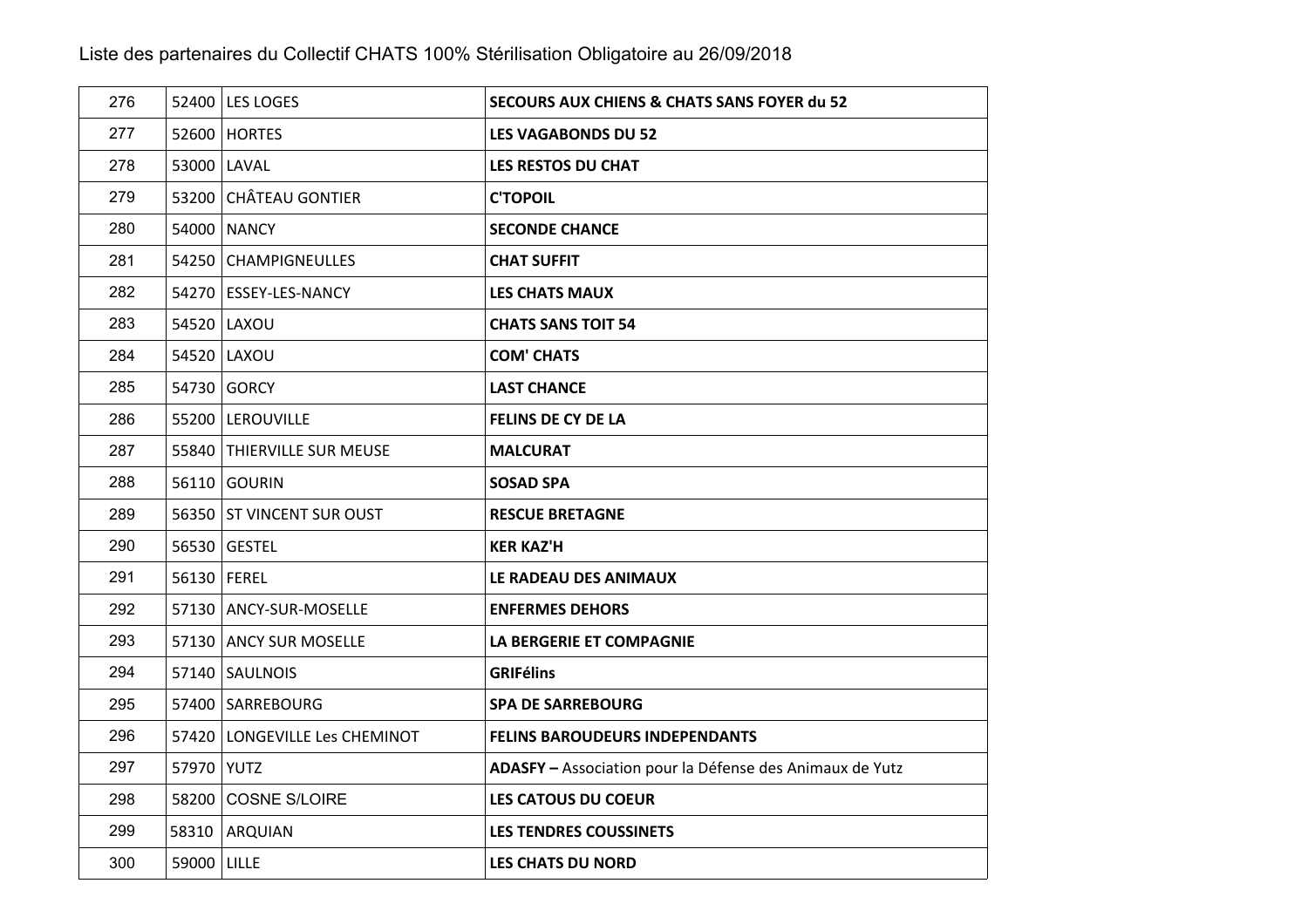| 301 | 59000 LILLE |                                 | <b>REFUGE LES CH'TIS FURETS</b>                   |
|-----|-------------|---------------------------------|---------------------------------------------------|
| 302 |             | 59146   PECQUENCOURT            | <b>CHATS ERRANTS AND CO EN DETRESSE</b>           |
| 303 |             | 59190 HAZEBROUCK                | <b>SPA DES MONTS DE FLANDRE</b>                   |
| 304 |             | 59223 RONCQ                     | <b>ECOLE DU CHAT DU VAL DE LYS</b>                |
| 305 |             | 59240 DUNKERQUE                 | <b>CANI NURSING</b>                               |
| 306 |             | 59300 VALENCIENNES              | <b>CITANIMAL</b>                                  |
| 307 |             | 59300 VALENCIENNES              | <b>AIDE AUX CHATS</b>                             |
| 308 |             | 59370 MONS EN BAROEUL           | <b>MILLES ET UNE PATTOUNES</b>                    |
| 309 |             | 59440 AVENE-SUR-HELFE           | <b>CHATVESNOIS</b>                                |
| 310 |             | 59580 EMERCHICOURT              | <b>MINOUCH' KAT</b>                               |
| 311 |             | 59870 BOUVIGNIES                | <b>TRESOR DE VIES</b>                             |
| 312 | 59950 AUBY  |                                 | <b>LES ANGES DE TYNA</b>                          |
| 313 |             | 60110 MERU                      | <b>CANI-SENIORS</b>                               |
| 314 |             | 60140   MOGNEVILLE              | <b>DOCATSO</b>                                    |
| 315 |             | 60240   BACHIVILLIERS           | <b>VIVE LE CHAT</b>                               |
| 316 |             | 60240 BOURG EN VEXIN            | <b>CANICROCK</b>                                  |
| 317 |             | 60570   MORTEFONTAINE EN THELLE | LES TOUTOUS DE LA DEUXIEME CHANCE                 |
| 318 |             | 60600   AGNETZ                  | <b>ECOLE DU CHAT DE L'OISE</b>                    |
| 319 |             | 60600   BREUIL-LE-VERT          | <b>CHAT KIRI &amp; CIE</b>                        |
| 320 |             | 60730 SAINTE GENEVIEVE          | <b>SOS MULTI CATS</b>                             |
| 321 |             | 60790 VALDAMPIERRE              | <b>ANI MOTS ESPOIR</b>                            |
| 322 |             | 61170   LE PLANTIS              | LA MAIN A LA PATTOUNE                             |
| 323 |             | 61490 ST CLAIR DE HALOUZE       | <b>AHSA - Association Halouze Secours Animal</b>  |
| 324 |             | 61700 ST GILLES DES MARAIS      | <b>LA PATTE DE L'ESPOIR</b>                       |
| 325 |             | 62130 Wavrans-sur-Ternoise      | <b>ANINOUNOU</b> Protection du lapin de compagnie |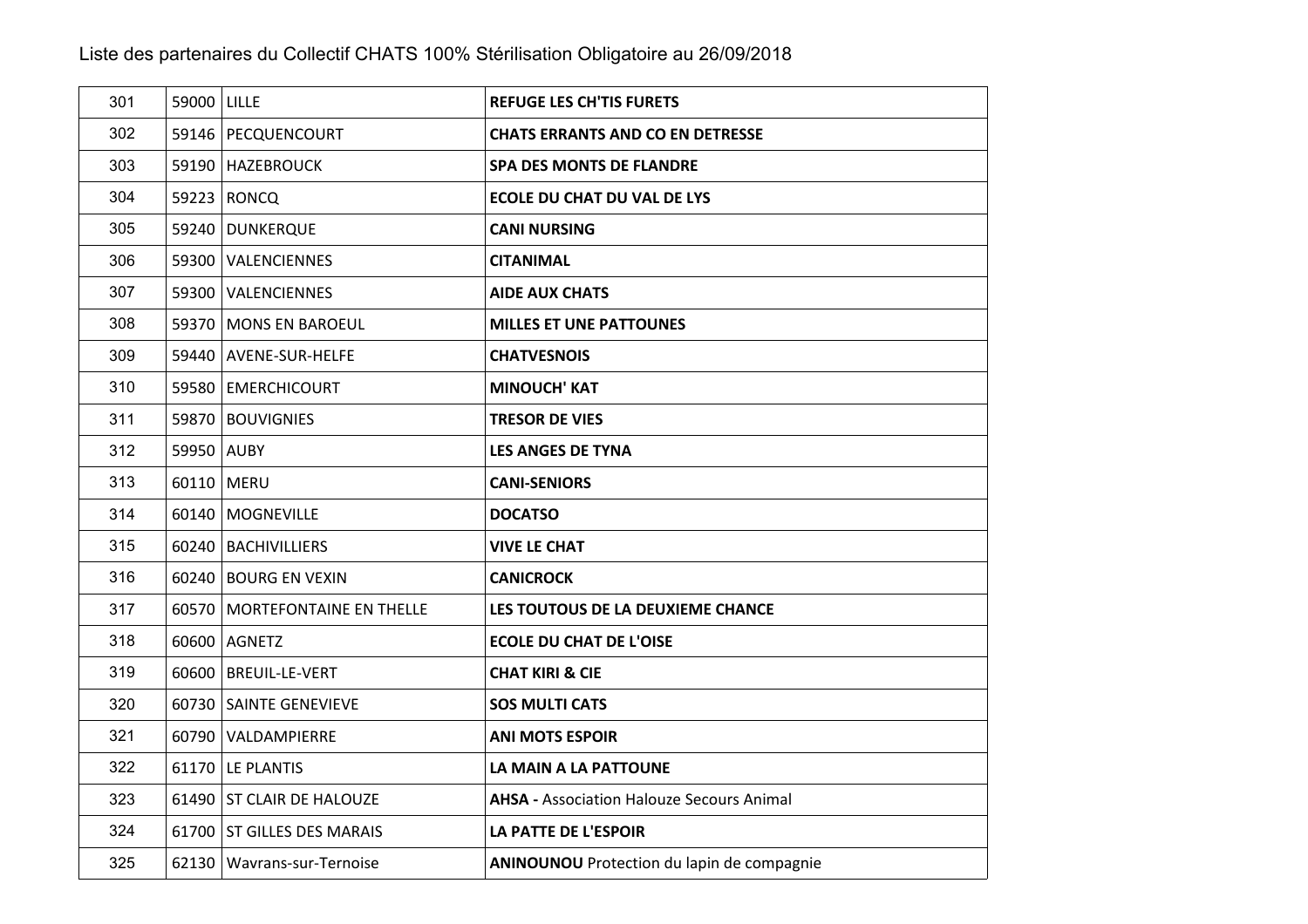| 326 |             | 62260 AUCHEL                    | <b>FELIN POSSIBLE</b>                              |
|-----|-------------|---------------------------------|----------------------------------------------------|
| 327 |             | 62260 AUCHEL                    | <b>SA MAJESTE LOUIS</b>                            |
| 328 |             | 62350 SAINT-VENANT              | <b>Cœur DE FELINS</b>                              |
| 329 |             | 62360 CONDETTE                  | <b>ECOLE DU CHAT DU BOULONNAIS</b>                 |
| 330 |             | 62500 BOURS                     | <b>BBD Bergers Belges en Détresse</b>              |
| 331 |             | 62620 BARLIN                    | L'ARCHE DU 62                                      |
| 332 | 62780 CUCQ  |                                 | <b>NOS POILUS EN DETRESSE</b>                      |
| 333 |             | 62930 VIMEREUX                  | <b>CHATS DES DEUX CAPS</b>                         |
| 334 |             | 63000 CLERMONT-FERRAND          | <b>LA GRIFFE</b>                                   |
| 335 |             | 63190 SEYCHALLES                | <b>ANIMAUX SAUVES</b>                              |
| 336 |             | 63800 COURNON D'AUVERGNE        | <b>NATURA ANIMALIA</b>                             |
| 337 | 64000   PAU |                                 | ADAP Association de Défense Animale Pyrénéenne     |
| 338 | 64000 PAU   |                                 | <b>ANIMAUX SANS PANIER FIXE</b>                    |
| 339 |             | 64130 ORDIARP                   | <b>LES ANGES DE L'ESPOIR</b>                       |
| 340 |             | 64390 SAUVETERRE DE BEARN       | <b>PATOUNES DE CHATS</b>                           |
| 341 |             | 64700 HENDAYE                   | LES CHAMIS DE MAMIE                                |
| 342 |             | 66000 PERPIGNAN                 | <b>CLINIQUE VETO DU CLOS BANET</b>                 |
| 343 |             | 66000 PERPIGNAN                 | <b>SOS CHATS DE L'HÔPITAL</b>                      |
| 344 |             | 66110 AMELIE LES BAINS          | APAA - Association de protection animale amélienne |
| 345 |             | 66140 CANET EN ROUSSILON        | ECOLE DU CHAT LIBRE DE CANET EN ROUSSILON          |
| 346 |             | 66140 CANET EN ROUSSILON        | <b>P.A.C Protection Animale Catalane Refuge</b>    |
| 347 | 66200 ELNE  |                                 | <b>LES CHATMOURS D'ELNA 66</b>                     |
| 348 |             | 66200 MONTESCOT                 | <b>AVEC OU SANS TOIT</b>                           |
| 349 |             | 66220 SAINT-PAUL DE FENOUILLET  | LES CHATS PITRES DE SAINT-PAUL                     |
| 350 |             | 66250 ST LAURENT DE LA SALANQUE | LE CHALANQUAIS                                     |
|     |             |                                 |                                                    |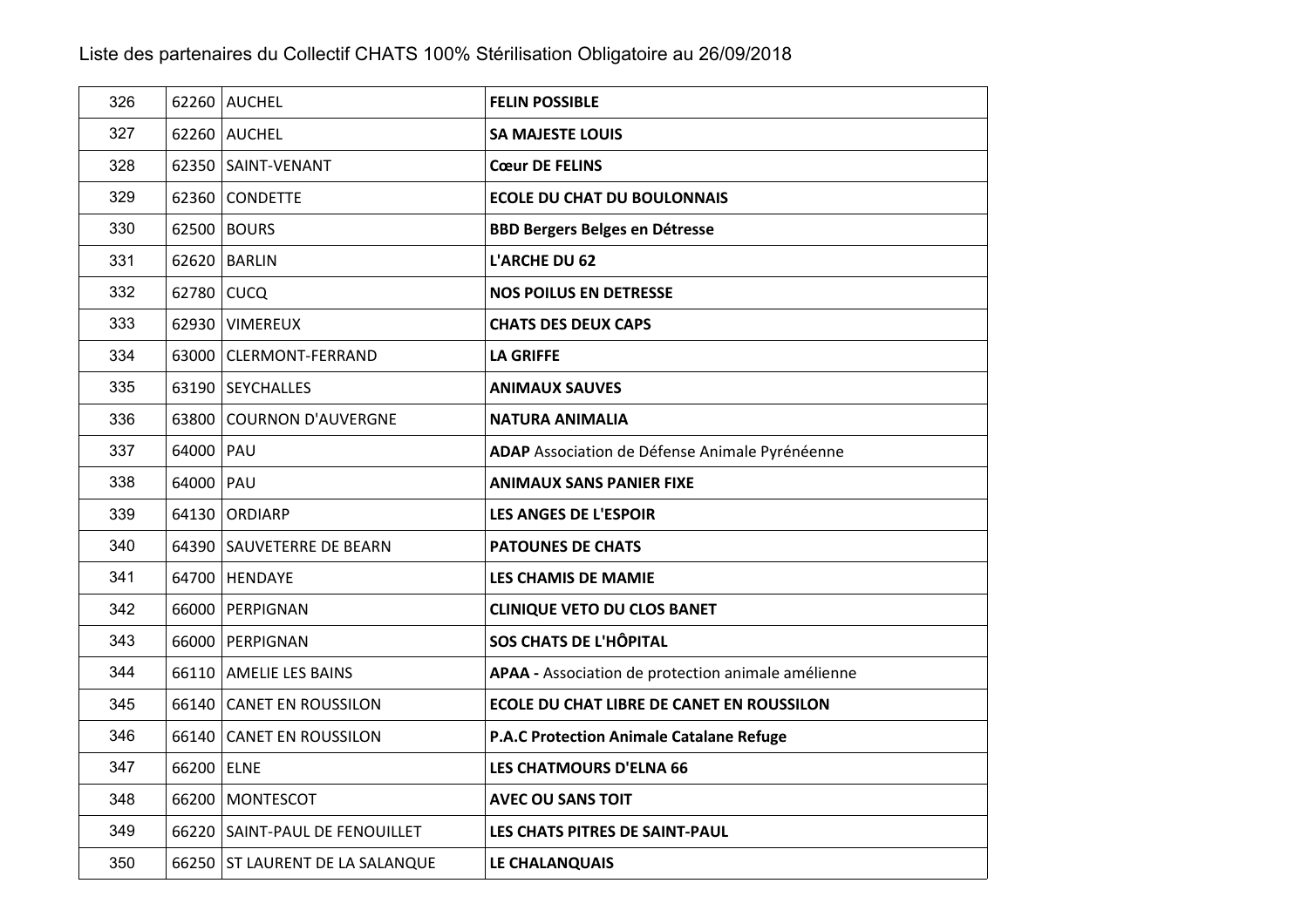| 351 |            | 66300 TROUILLAS                  | LE CHAT L'ANGE                                                |
|-----|------------|----------------------------------|---------------------------------------------------------------|
| 352 |            | 66330 CABESTANY                  | LES AMIS DES CHATS DE CABESTANY                               |
| 353 |            | 66350   TOULLOUGES               | <b>L'ECOLE DU CHAT DE POLLESTRES</b>                          |
| 354 |            | 66410 VILLELONGUE DE LA SALANQUE | <b>CHATS LIBRES VILLELONGUETS</b>                             |
| 355 |            | 66660 PORT-VENDRES               | AMIS DES CHATS DE PORT VENDRES                                |
| 356 |            | 67000 STRASBOURG                 | <b>CAT' MON DOUX</b>                                          |
| 357 |            | 67000 STRASBOURG                 | <b>CHATS' FRANCHIS</b>                                        |
| 358 |            | 67000 STRASBOURG                 | <b>ERA Ethique &amp; Respect Animal</b>                       |
| 359 |            | 67110 NIEDERBRONN-LES-BAINS      | <b>ECOLE DU CHAT LIBRE DES VOSGES DU NORD</b>                 |
| 360 |            | 67190 MUTZIG                     | AEA - Association pour l'Egalité des Animaux                  |
| 361 |            | 68000 COLMAR                     | <b>SPA COLMAR</b>                                             |
| 362 |            | 68220   ATTENSCHWILLER           | <b>OLYMPE Association</b>                                     |
| 363 |            | 68300 SAINT-LOUIS                | <b>LUDOGCAT</b>                                               |
| 364 |            | 68400 RIEDISHEIM                 | <b>PATTES DE VELOURS - Refuge</b>                             |
| 365 |            | 68440 SCHLIERBACH                | <b>ART HUMANITAIRE - Section Boule de Poils</b>               |
| 366 |            | 68550 SAINT-AMARIN               | <b>COUP DE PATTE</b>                                          |
| 367 |            | 68950 REININGUE                  | <b>CHATS ERRANTS</b>                                          |
| 368 | 69         | RHÔNE ALPES                      | <b>CROC BLANC Fédération =</b><br>Equipe Chat (Rhône Alpes) = |
| 369 | 69001 LYON |                                  | <b>EACPV-</b> Entraide Amis des Chats et Pigeons des Villes   |
| 370 | 69002 LYON |                                  | <b>SPA Lyon Sud Est</b>                                       |
| 371 | 69003 LYON |                                  | <b>QUATRES PATTES TENDRESSE</b>                               |
| 372 |            | 69100 VILLEURBANNE               | <b>DIGNITE ANIMALE</b>                                        |
| 373 |            | 69100 VILLEURBANNE               | LE PANORAMA DES ANIMAUX                                       |
| 374 |            | 69110 RILLIEUX-LA-PAPE           | <b>CHAT MON AMI</b>                                           |
| 375 |            | 69270 FONTAINES ST MARTIN        | <b>A.R.P.A.N</b>                                              |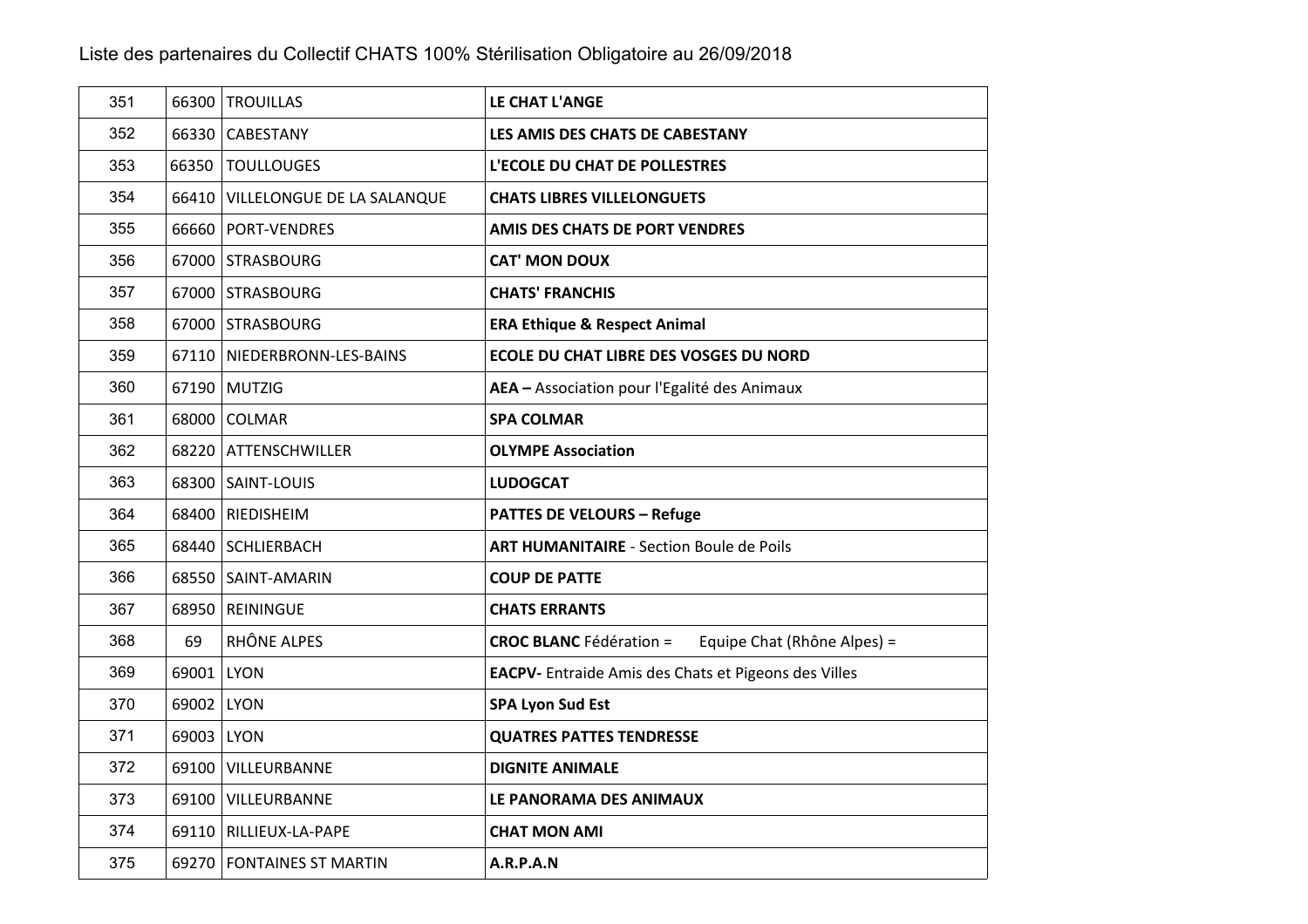| 376 |            | 69300 CALUIRE ET CUIRE        | <b>MATOU'STREET &amp; CO</b>                           |
|-----|------------|-------------------------------|--------------------------------------------------------|
| 377 |            | 69550 AMPLEPUIS               | <b>QUATRE PATTES EN DÉTRESSE DU HAUT-BEAUJOLAIS</b>    |
| 378 |            | 70000 VESOUL                  | <b>ADOPTE 1 CHAT   L211.27</b>                         |
| 379 |            | 70110 VILLERSEXEL             | <b>CHATS'NOMYMES</b>                                   |
| 380 |            | 71100 CHALON SUR SAONE        | <b>ECOLE DU CHAT DE CHALON SUR SAÔNE</b>               |
| 381 |            | 71190   MESVRES               | <b>UN Cœur SUR PATTES</b>                              |
| 382 |            | 71500   MONTAGNY-PRES-LOUHANS | <b>MATOUCOEUR</b>                                      |
| 383 |            | 72000   LE MANS               | <b>AU CHAT ZEN</b>                                     |
| 384 |            | 72200 CRE-SUR-LOIR            | <b>LES CRINS VERTS</b>                                 |
| 385 |            | 72200 LA FLECHE               | A.F.D.A - Association Fléchoise de Défense des Animaux |
| 386 |            | 72260 DANGEUL                 | <b>ROTTWEILER ADOPTION</b>                             |
| 387 |            | 73000 CHAMBERY                | LES CHATS LIBRES DE CHAMBERY                           |
| 388 |            | 73200 ALBERTVILLE             | <b>CHAT LIBRE ALBERTVILLE</b>                          |
| 389 |            | 73500 MODANE                  | LES MISTIGRIS DU CANTON DE MODANE                      |
| 390 | 73700 SEEZ |                               | LE CHAT SANS TOIT                                      |
| 391 |            | 74210   LATHUILE              | <b>DES COEURS A SAUVER (DCAS)</b>                      |
| 392 |            | 74600 SEYNOD                  | <b>CATS FAMILY 73-74</b>                               |
| 393 |            | 75000   PARIS                 | <b>SAUVE</b>                                           |
| 394 |            | 75011   PARIS                 | <b>COMITE DU CHAT LIBRE DE SAINT AMBROISE</b>          |
| 395 |            | 75012   PARIS                 | CDA PARIS 12 Club de Défense des Animaux               |
| 396 |            | 75013   PARIS                 | <b>BOUBA et Cie: Chats Libres de Paris</b>             |
| 397 |            | 75018   PARIS                 | <b>ALERTE SOS</b>                                      |
| 398 |            | 75018   PARIS                 | <b>ECOLE DU CHAT DE PARIS</b>                          |
| 399 |            | 75019   PARIS                 | <b>KABOULI KATS</b>                                    |
| 400 |            | 76190 Allouville-Bellefosse   | <b>CHAT' PARTAGE</b>                                   |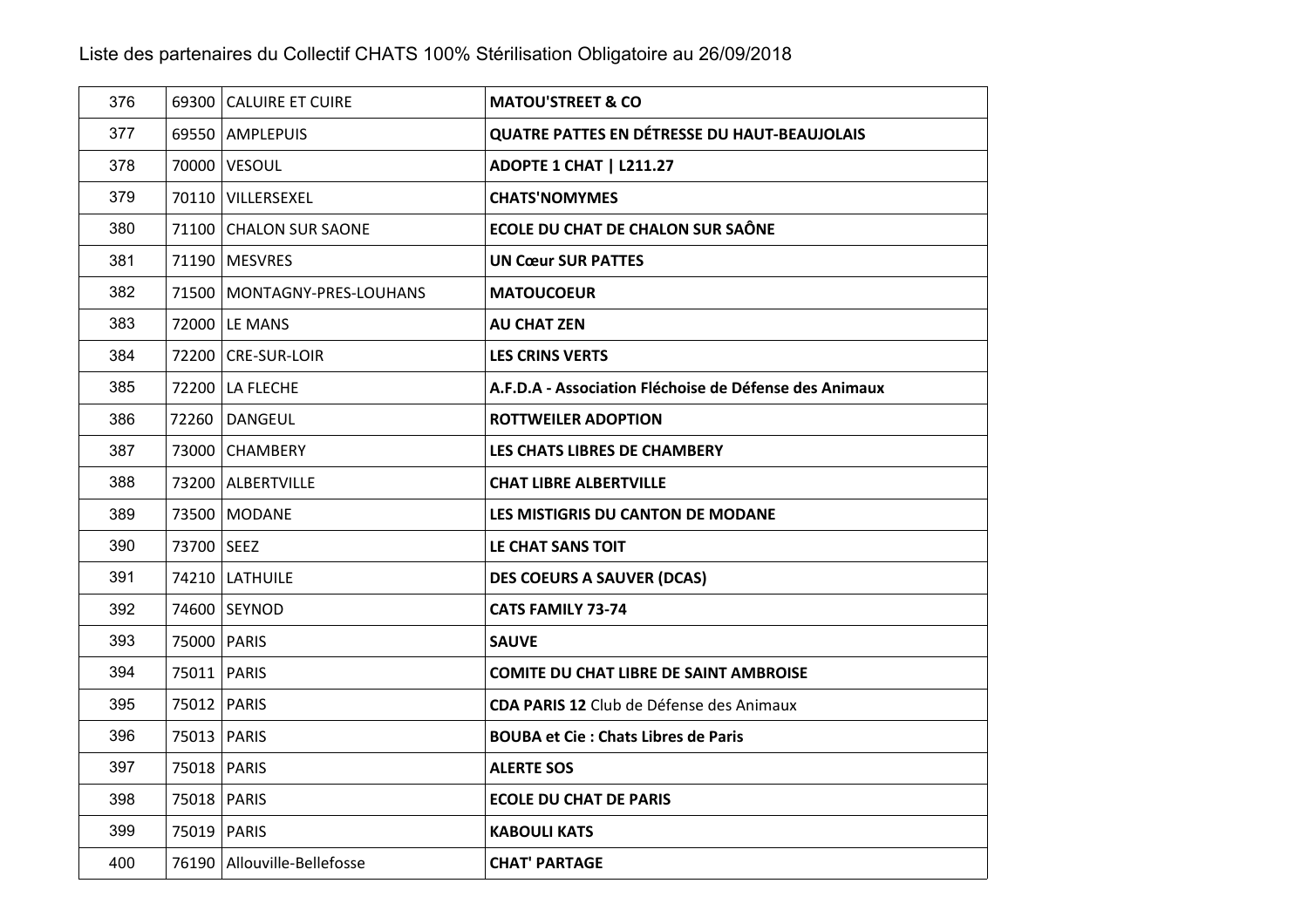| 401 |         | 76220 FERRIERES EN BRAY      | <b>LES GRIFFES DU Cœur</b>                                |
|-----|---------|------------------------------|-----------------------------------------------------------|
| 402 |         | 76220 GOURNAY EN BRAY        | <b>SAUVETAGE DES ANIMAUX 76</b>                           |
| 403 |         | 76220 NEUF-MARCHE            | <b>SOS CHIENS FRANCE</b>                                  |
| 404 |         | 76410 ST AUBIN LES ELBEUF    | ECOLE DU CHAT DE SAINT AUBIN LES ELBEUF                   |
| 405 |         | 76510 ST JACQUES D ALIERMONT | <b>ASSISTANCE AUX FELINS DIEPPOIS</b>                     |
| 406 |         | 76580 LE TRAIR               | <b>ARISTRAITCHAT</b>                                      |
| 407 |         | 76620 LE HAVRE               | <b>PATTE NORMANDE</b>                                     |
| 408 |         | 76720 AUFFAY                 | <b>ANM</b> Aidons Nos Molosses                            |
| 409 | $77---$ |                              | <b>SOS CHATS NAC</b>                                      |
| 410 |         | 77114 VILLIERS SUR SEINE     | PROTECTION DES CHATS ERRANTS                              |
| 411 |         | 77120 COULOMMIERS            | <b>GIAPA</b> Groupe Intervention Actif Protection Animale |
| 412 |         | 77130   MAROLLES-SUR-SEINE   | LES 4 PATTES DE LA PLANETTE                               |
| 413 |         | 77167   BAGNEAUX/S/ LOING    | <b>LES AMIS DE NASH</b>                                   |
| 414 |         | 77176 SAVIGNY-LE-TEMPLE      | <b>SAUVEZ LES TI'CHATS 77</b>                             |
| 415 |         | 77200 MARNE LA VALEE         | <b>AMINOUS LIBRES</b>                                     |
| 416 |         | 77220 GRETZ-ARMAINVILLIERS   | <b>RAJA</b>                                               |
| 417 |         | 77270 VILLEPARISIS           | <b>A TOUTES PATTES</b>                                    |
| 418 |         | 77270 VILLEPARISIS           | <b>ECOLE DU CHAT DE VILLEPARISIS</b>                      |
| 419 |         | 77330 OZOIR LA FERRIERE      | L'ECHAPEE BELLE                                           |
| 420 |         | 77390 CHAUMES-EN-BRIE        | <b>CHAPERLIPOPETTE 77</b>                                 |
| 421 |         | 77340 PONTAULT COMBAULT      | <b>CAT AND CO</b>                                         |
| 422 |         | 77510 REBAIS                 | <b>MINNALOUSHE</b>                                        |
| 423 |         | 77520 VIMPELLES              | PAS SI BÊTES Refuge SPA                                   |
| 424 |         | 77610   MARLES EN BRIE       | <b>LES CHÂTRES LIBRES</b>                                 |
| 425 |         | 77700   MAGNY LE HONGRE      | <b>PASBÊTES DUTOUT</b>                                    |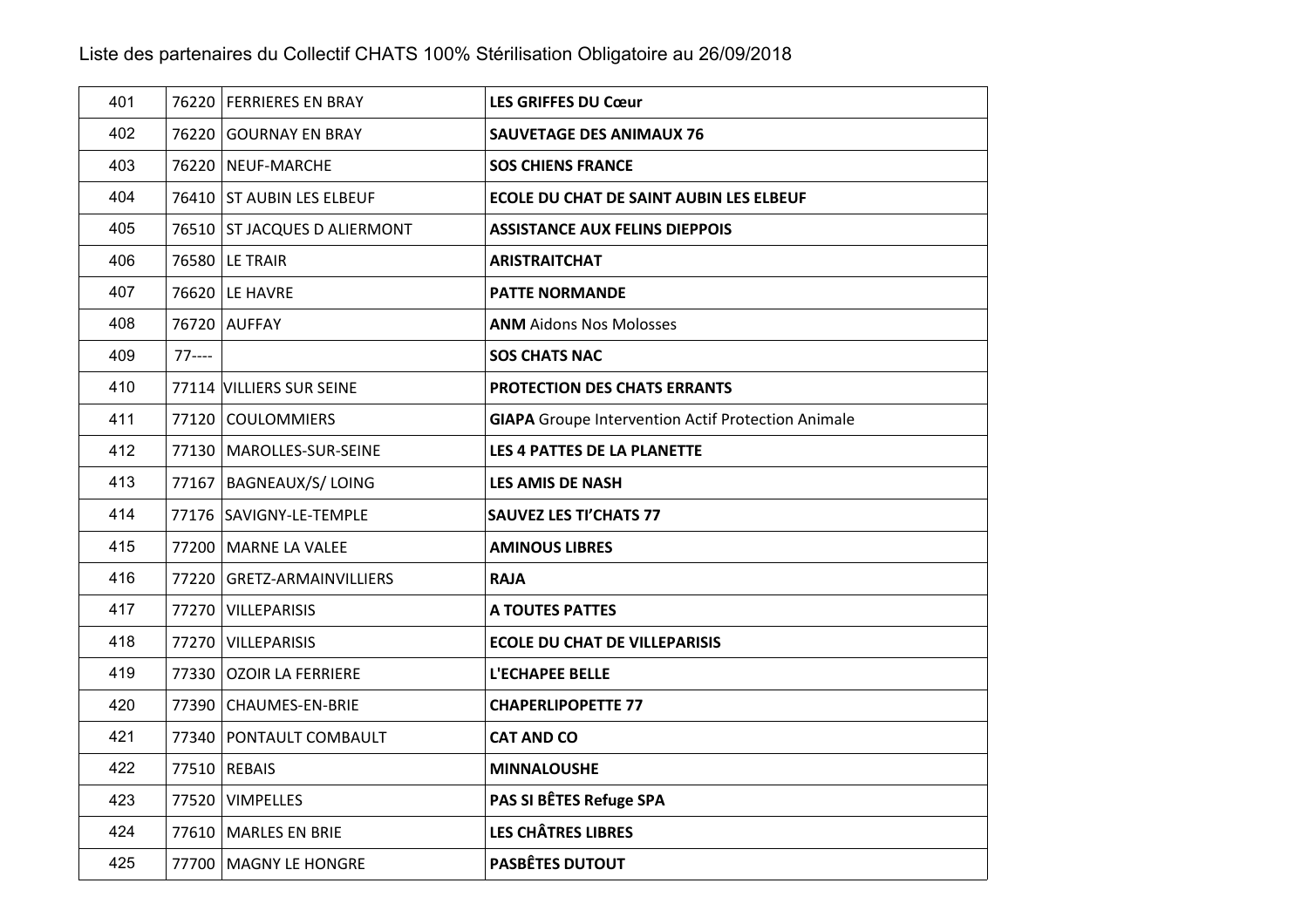| 426 | 77720 LA CHAPELLE GAUTHIER     | <b>CHAT L'ANGE 77</b>                                           |
|-----|--------------------------------|-----------------------------------------------------------------|
| 427 | 77720 LA CHAPELLE GAUTHIER     | <b>COMITE DE DEFENSE DES CHATS LIBRES DE NANGIS ET MORMANT</b>  |
| 428 | 78150 ROCQUENCOURT             | <b>SOS ANIMAUX 78</b>                                           |
| 429 | 78170 LA CELLE ST CLOUD        | <b>ARESP</b>                                                    |
| 430 | 78200 BUCHELAY                 | <b>C.I.P.A.M</b> Chenil Intercommunal Protection Animale Mantes |
| 431 | 78200 MANTES-LA-JOLIE          | <b>BEAUCERON IN NEED</b>                                        |
| 432 | 78510   TRIEL SUR SEINE        | LES AMIS DE MICHOUETTE                                          |
| 433 | 78520 GUERNES                  | <b>TERRE DE BOXER</b>                                           |
| 434 | 78650 BEYNES                   | S.S.A.D Sauvetage et Solidarité aux Animaux en Danger           |
| 435 | 78700 CONFLANS SAINTE-HONORINE | <b>GAMELLES SANS FRONTIERES</b>                                 |
| 436 | 79000 NIORT                    | <b>MOLOSSES ALL STARS</b>                                       |
| 437 | 79100 THOUARS                  | <b>ECOLE DU CHAT LES DISCRETS MINETS</b>                        |
| 438 | 79210   MAUZE SUR LE MIGNON    | LE CHAT LIBRE DU MARAIS                                         |
| 439 | 79210 PRIN DEYRANÇON           | <b>PAS DE CHAT SANS TOIT</b>                                    |
| 440 | 80000 AMIENS                   | LE REFUGE DE FILEMON                                            |
| 441 | 80110 MOREUIL                  | <b>ANIMALOVE</b>                                                |
| 442 | 80120 ACLFMP                   | <b>ACLFMP</b> Association des chats libres de Fort Mahon Plage  |
| 443 | 80210 MONS-BOUBERT             | <b>SOS MATOUS PICARDS</b>                                       |
| 444 | 80340 MORCOURT                 | <b>LES P'TITS ERRRANTS</b>                                      |
| 445 | 80800 CORBIE                   | <b>CHIPNOUM</b>                                                 |
| 446 | 80970   SAILLY-FLIBEAUCOURT    | <b>CHATS SANS TOIT</b>                                          |
| 447 | 81250 ALBAN                    | LE CHAT ALBIGEOIS                                               |
| 448 | 81500 GIROUSSENS               | <b>AIDOFELINS</b>                                               |
| 449 | 81600 GAILLAC                  | LE CHAT LIBRE DE CORDES ET ENVIRONS (CHAT D'OC)                 |
| 450 | 81700 PUYLAURENS               | <b>HEMERA</b>                                                   |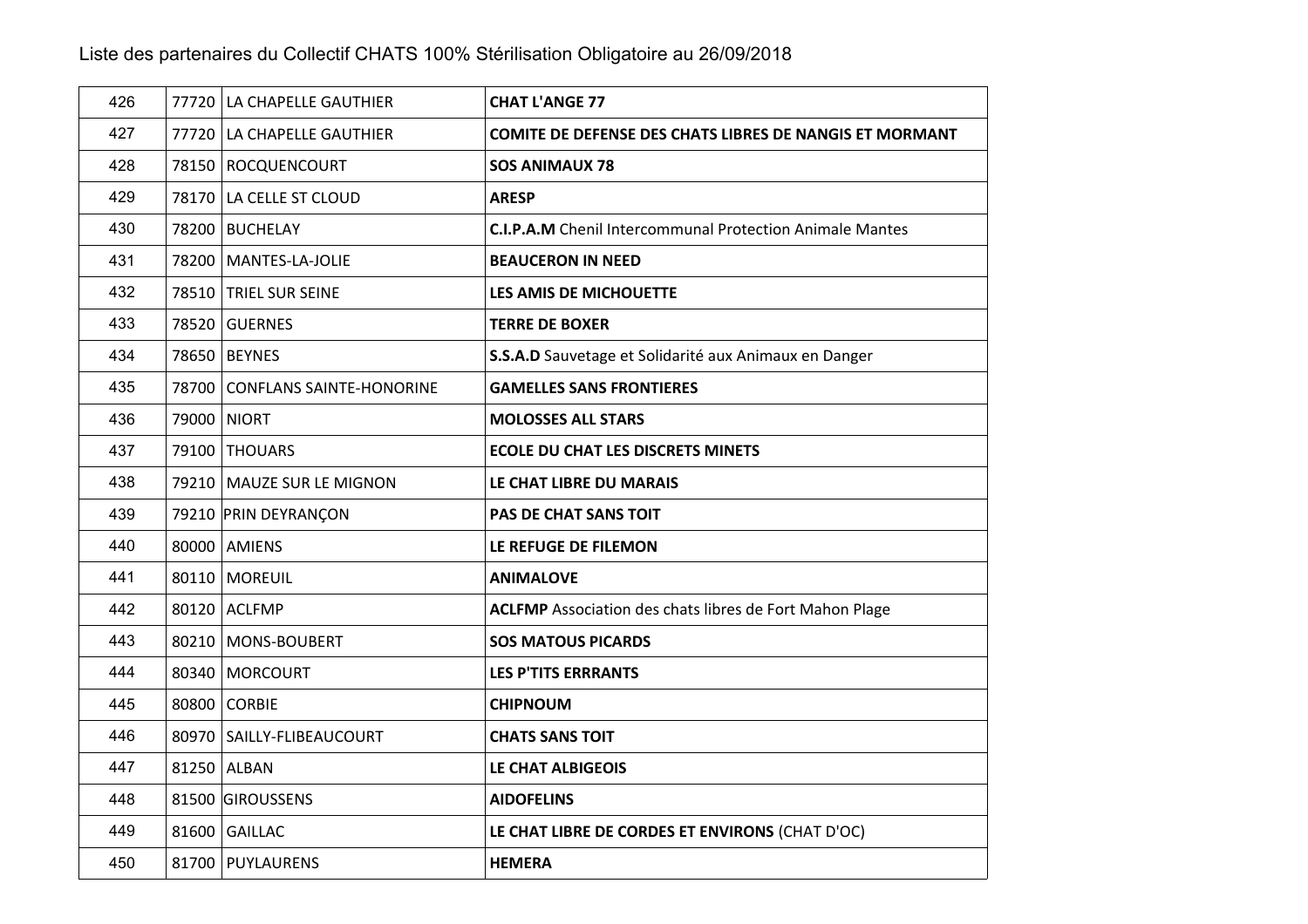| 451 | 82190 MIRAMONT DE QUERCY    | <b>CHATS DU QUERCY</b>                                                      |
|-----|-----------------------------|-----------------------------------------------------------------------------|
| 452 | 82700 MONTECH               | Asso DAME Défense Animale de Montech et ses Environs                        |
| 453 | 83130 LA GARDE-PRES-TOULON  | <b>AGPF</b> Association Gardeenne de Protection Feline                      |
| 454 | 83200 TOULON                | A. T. A. C. Association Toulonnaise des Amis du Chat                        |
| 455 | 83200 TOULON                | <b>SAUVONS LES</b>                                                          |
| 456 | 83210 BELGENTIER            | <b>ROSALIE PROVENCE</b>                                                     |
| 457 | 83220 LE PRADET             | <b>ASSOCIATION PRADETANE DE PROTECTION FELINE</b>                           |
| 458 | 83230 BORMES LES MIMOSAS    | <b>ANIMAUX SANS FRONTIERES</b>                                              |
| 459 | 83260 LA CRAU               | <b>SOS CHATS ERRANTS</b>                                                    |
| 460 | 82310 COGOLIN               | AGDA Association du Golfe contre la Détresse Animale                        |
| 461 | 83340   FLASSANS SUR ISSOLE | LA COLLINE AUX CHATS Refuge                                                 |
| 462 | 83340   LE LUC              | <b>ECOLE DU CHAT DE LE LUC</b>                                              |
| 463 | 83340 LE THORONET           | <b>BRIGADE DE DEFENSE ANIMALE</b>                                           |
| 464 | 83390 PIERREFEU DU VAR      | LES ETOILES DES MIAOUS                                                      |
| 465 | 83400 HYERES                | <b>Association des Chats de Hyères</b>                                      |
| 466 | 83420 LA CROIX-VALMER       | <b>NALA 83</b>                                                              |
| 467 | 83490 LE MUY                | REFUGE DE L'ENDRE (A.V.S.A / Association varoise de secours aux<br>animaux) |
| 468 | 83600 BAGNOLS EN FORÊT      | <b>SOS SIAMOIS FRANCO SUISSE</b>                                            |
| 469 | 83600 FREJUS                | <b>CHATS LIBRES VAR EST</b>                                                 |
| 470 | 83670 BARJOLS               | <b>FELINE PATTE DE VELOURS</b>                                              |
| 471 | 84000 AVIGNON               | <b>ADEO ANIMALIS</b>                                                        |
| 472 | 84160 CUCURON               | <b>100 TOITS</b>                                                            |
| 473 | 84230 CHÂTEAUNEUF-DU-PAPE   | <b>BERGERS SANS FAMILLE</b>                                                 |
| 474 | 84440 ROBION                | <b>REMEMBER ME</b>                                                          |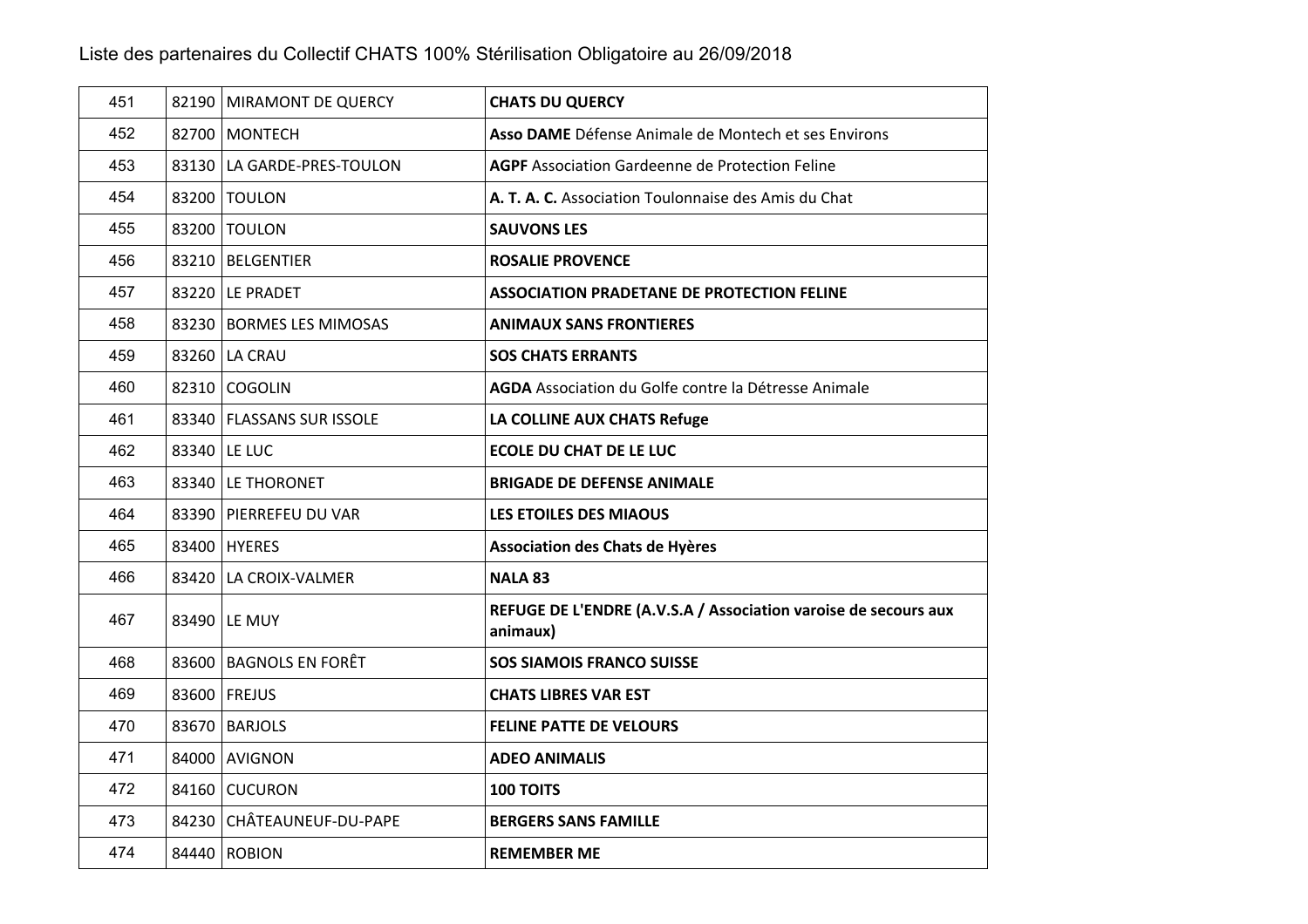| 475 |        | 84460 CHEVAL BLANC         | A.B.C.D.A.                                                             |
|-----|--------|----------------------------|------------------------------------------------------------------------|
| 476 |        | 85000 LA ROCHE SUR YON     | <b>BILLY'S Association</b>                                             |
| 477 |        | 85000 LA ROCHE SUR YON     | <b>VIDA</b>                                                            |
| 478 |        | 85100 LES SABLES D'OLONNE  | LES CHATS LIBRES DES SABLES D'OLONNE                                   |
| 479 |        | 85160 ST JEAN DE MONTS     | <b>VIVRE ET LAISSER VIVRE</b>                                          |
| 480 |        | 85300 CHALLANS             | <b>APA VENDEE</b>                                                      |
| 481 |        | 85300 CHALLANS             | <b>L'ARCHE DE NOE</b>                                                  |
| 482 |        | 85300 HABERT               | <b>CHAT ALORS</b>                                                      |
| 483 |        | 85390 CHAVAGNES LES REDOUX | <b>SOS ANIMAUX 85</b>                                                  |
| 484 |        | 85410 LA CAILLERE          | <b>ECOLE DU CHAT LIBRE CAILLEROT</b>                                   |
| 485 |        | 85450 VOUILLE LES MARAIS   | <b>GALIA</b>                                                           |
| 486 |        | 85870   MOUZEUIL ST MARTIN | <b>LUNA</b>                                                            |
| 487 |        | 86000 POITIERS             | <b>ECOLE DU CHAT LIBRE DE POITIERS</b>                                 |
| 488 |        | 86100 CHATELLERAULT        | <b>CHATS SANS TOI "T"</b>                                              |
| 489 |        | 87920 CONDAT SUR VIENNE    | <b>SOS MISTIGRIS 87</b>                                                |
| 490 |        | 89630   ST LEGER VAUBAN    | <b>RESPECTONS</b>                                                      |
| 491 |        | 88100 ST DIE DES VOSGES    | <b>SSA</b> Sab Sauvetages Animaux                                      |
| 492 |        | 88300 POMPIERE             | <b>APACHE - LES AMIS DE ROUKY</b>                                      |
| 493 |        | 88600 BROUVELIEURES        | <b>ASCA - Action Solidarité Cause Animale</b>                          |
| 494 | 89---- |                            | <b>SOCIETE ANTI-FOURRURE</b>                                           |
| 495 |        | 89100 NAILLY               | <b>SPA DE L'YONNE</b>                                                  |
| 496 |        | 89390 RAVIERE              | <b>APALB</b> - Association Protectrice des Animaux Libres de Bourgogne |
| 497 |        | 89530 CHITRY               | <b>JACK ET JESSIE Protection Animale</b>                               |
| 498 |        | 90000 BELFORT              | <b>DAB Défense Animale Belfort</b>                                     |
| 499 |        | 90000 BELFORT              | <b>LES SALES GOSSES</b>                                                |
|     |        |                            |                                                                        |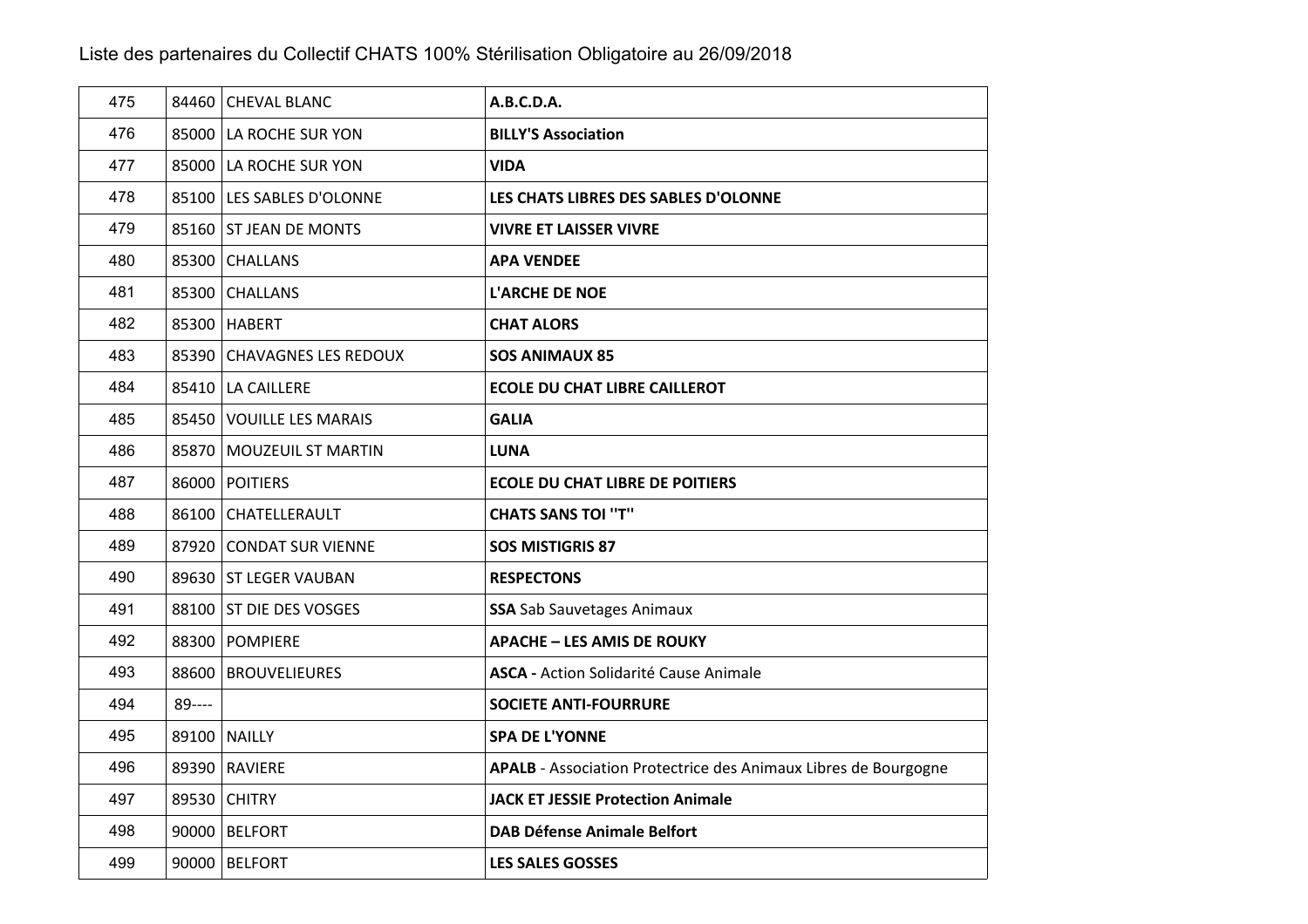| 500 |              | 91130 RIS-ORANGIS               | RRPC - Refuge Rissois de Protection des Chats           |
|-----|--------------|---------------------------------|---------------------------------------------------------|
| 501 |              | 91160 SAULX LES CHARTREUX       | <b>REFUGE SAINT ROCH (91)</b>                           |
| 502 |              | 91190 GIF-SUR-YVETTE            | ADAD <sub>91</sub>                                      |
| 503 |              | 91210 DRAVEIL                   | <b>SACAPUCES et Compagnie</b>                           |
| 504 |              | 91230 MONTGERON                 | <b>REFUGE DE MONTGERON</b>                              |
| 505 |              | 91250 ST GERMAIN LES CORBEIL    | C.C.C. Chat Chien & Cie                                 |
| 506 |              | 91330 YERRES                    | RCP - Regroupement des Chats Perdus                     |
| 507 |              | 91416   DOURDAN Cedex           | <b>CARA-PATTES</b>                                      |
| 508 | 91430   IGNY |                                 | <b>CLOPOTEL</b>                                         |
| 509 |              | 91530 SAINT-CHERON              | <b>HELIOCHATS</b>                                       |
| 510 |              | 91550   PARAY VIEILLE POSTE     | <b>RONGEURS EN DESTRESS</b>                             |
| 511 |              | 91650   BREUX-JOUY              | L'ETOILE DE L'ESPOIR FELIN                              |
| 512 |              | 91700 SAINTE GENEVIEVE DES BOIS | L'ETOILE FELINE                                         |
| 513 |              | 92000 NANTERRE                  | L'ECOLE DU CHAT DE NANTERRE                             |
| 514 |              | 92110 CLICHY-LA-GARENNE         | <b>ECOLE DU CHAT DE CLICHY</b>                          |
| 515 |              | 92150 SURESNES                  | DAP - Association de Défense des Animaux et des Plantes |
| 516 |              | 92160 ANTONY                    | THE PATTOUNES GANG                                      |
| 517 |              | 92220 BAGNEUX                   | <b>MILLE ET UN REGARDS</b>                              |
| 518 |              | 92230 BAGNEUX                   | <b>ACLB</b> Les Amis des Chats Libres de BAGNEUX        |
| 519 |              | 92240   MALAKOFF                | APCM - Association de Protection des Chats de Malakoff  |
| 520 |              | 92260 FONTENAY AUX ROSES        | <b>CHAT TRAP 92</b>                                     |
| 521 |              | 92290 CHATENAY-MALABRY          | <b>LA VOIE FELINE</b>                                   |
| 522 |              | 92300   LEVALLOIS               | LEVALLOIS, L'AMIE DES CHATS                             |
| 523 |              | 92300 LEVALLOIS PERRET          | AED - Animaux en détresse                               |
| 524 |              | 92400 COURBEVOIE                | <b>ANIMACOEUR</b>                                       |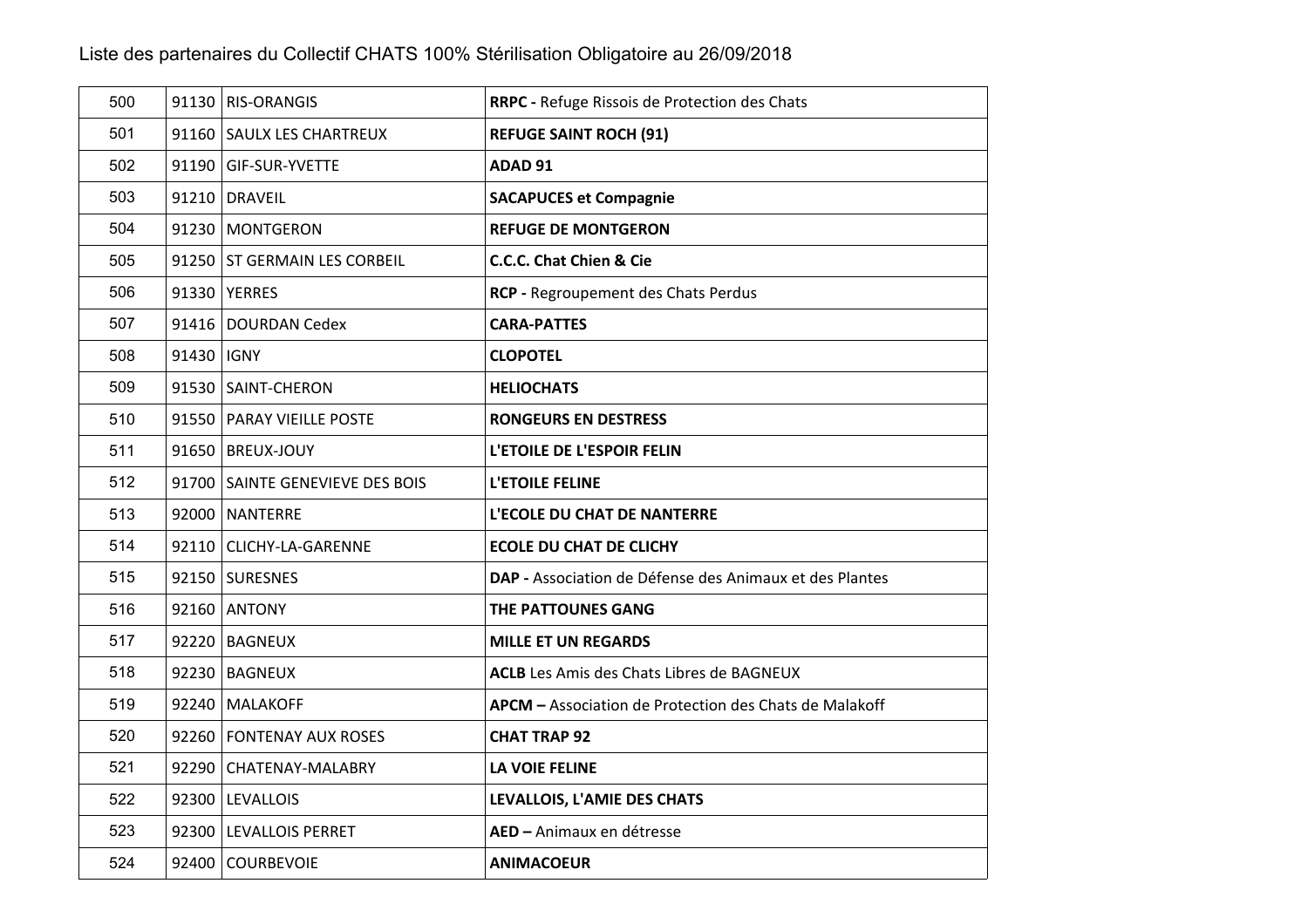| 525 |        | 92400 COURBEVOIE               | <b>PATTOUNES SANS TOI(T)</b>                                  |
|-----|--------|--------------------------------|---------------------------------------------------------------|
| 526 |        | 92700 COLOMBES                 | <b>LA VOIX DES CHATS</b>                                      |
| 527 | $93--$ |                                | <b>FELINS SANS FAMILLE</b>                                    |
| 528 |        | 93100   MONTREUIL              | <b>ACR Association Chats des Rues</b>                         |
| 529 |        | 93160 NOISY LE GRAND           | <b>L'ARCHE D'ETERNITE</b>                                     |
| 530 |        | 93170   BAGNOLET               | <b>ECOLE DU CHAT DE BAGNOLET</b>                              |
| 531 |        | 93220 GAGNY                    | <b>AMINOUCHIEN</b>                                            |
| 532 |        | 93262   LES LILAS              | UN CHIEN DANS MA VILLE                                        |
| 533 |        | 93300 AUBERVILLIERS            | <b>ASSOCIATION DES ANIMAUX D'AUBERVILLIERS</b>                |
| 534 |        | 93300 AUBERVILLIERS            | <b>COUP DE PATTE</b>                                          |
| 535 |        | 93400 SAINT OUEN               | <b>RÊV' ANIMAL</b>                                            |
| 536 |        | 93420   VILLEPINTE             | <b>NOS AMIS LES CHATS</b>                                     |
| 537 |        | 93450 L'ILE SAINT DENIS        | <b>ECOLE DU CHAT DE L'ÎLE SAINT DENIS</b>                     |
| 538 |        | 93450 L'ILE SAINT DENIS        | FELIS' CITY - Un pas vers toi                                 |
| 539 |        | 93500 PANTIN                   | <b>ORFELINS</b>                                               |
| 540 |        | 93600 AULNAY-SOUS-BOIS         | <b>CHALLANGE</b>                                              |
| 541 |        | 93700 DRANCY                   | <b>CHAT ADOPTION</b>                                          |
| 542 |        | 94100 ST MAUR DES FOSSES       | <b>ASMAA</b> Association Saint-Maurienne des Amis des Animaux |
| 543 |        | 94100 ST MAUR DES FOSSES       | <b>MINIKU</b>                                                 |
| 544 |        | 94140 ALFORTVILLE              | <b>COPA</b> - Collectif Outre-mer de PA                       |
| 545 |        | 94190 VILLENEUVE SAINT GEORGES | <b>ADAM</b> Association Des Animaux Maltraités                |
| 546 |        | 94190 VILLENEUVE SAINT GEORGES | LES PETITS MIRACULES                                          |
| 547 |        | 94220 CHARENTON LE PONT        | <b>GRAAL</b>                                                  |
| 548 |        | 94230 THIAIS                   | <b>ETOILE DES ANGES DES MINOUS</b>                            |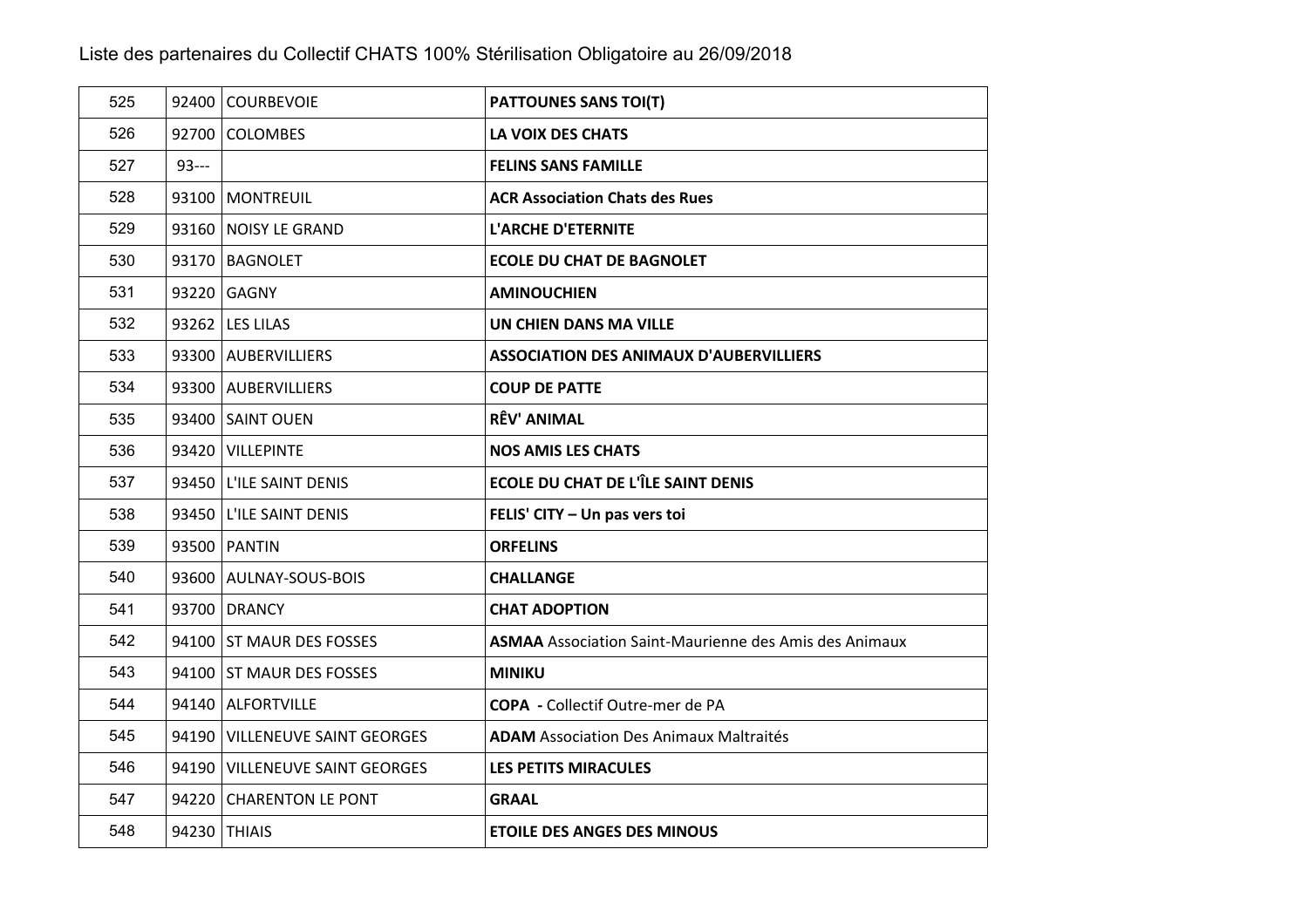| 549 | 94260   FRESNES             | ASCLAF Association de Sauvegarde des Chats Libre et abandonnés de<br>Fresnes |
|-----|-----------------------------|------------------------------------------------------------------------------|
| 550 | 94260 FRESNES               | SAUVADE - Sauvetage d'animaux : de la Réunion à la métropole                 |
| 551 | 94268 FRESNES CEDEX         | <b>ASL</b> Association Stéphane LAMART                                       |
| 552 | 94270 KREMLIN BICÊTRE       | LE CHAT LIBRE KREMLINOIS                                                     |
| 553 | 94350 VILLIERS/S/MARNE      | <b>SOLANA - Solidarité Animaux Abandonnés</b>                                |
| 554 | 94380 BONNEUIL SUR MARNE    | <b>BON œil BON CHAT</b>                                                      |
| 555 | 94440 SANTENY               | <b>PHOENIX</b>                                                               |
| 556 | 94400 VITRY SUR SEINE       | <b>LES AMIS DE NEO</b>                                                       |
| 557 | 94450   LIMEIL-BREVANNES    | <b>LES CHATS DE LIMEIL</b>                                                   |
| 558 | 94460 VALENTON              | <b>CHAT D'OR</b>                                                             |
| 559 | 94700 MAISON-ALFORT         | <b>HOLA-PATTE</b>                                                            |
| 560 | 94700 MAISON-ALFORT         | <b>LA TRIBU VELUE</b>                                                        |
| 561 | 94800 VILLEJUIF             | <b>ENTRAIDE CHATS VILLEJUIF</b>                                              |
| 562 | 94800 VILLEJUIF             | LE CHAT LIBRE DE VILLEJUIF                                                   |
| 563 | 95110 SANNOIS               | <b>CHATS SANS TOITS</b>                                                      |
| 564 | 95190   MONTMORENCY         | <b>SOS CAT PATTES</b>                                                        |
| 565 | 95240 CORMEILLES EN PARISIS | L'ECOLE DU CHAT LIBRE DU PARISIS                                             |
| 566 | 95280 JOUY-LE-MOUTIER       | <b>URGENCE TOUTOUS MATOUS</b>                                                |
| 567 | 95300 PONTOISE              | AFELP Association Féline de Pontoise et Cergy                                |
| 568 | 95320 SAINT LEU LA FORÊT    | <b>L'EDEN DES FELINS</b>                                                     |
| 569 | 95600 EAUBONNE              | <b>DOGS CATS AND COMPAGNY</b>                                                |
| 570 | 95710   BRAY ET LU          | <b>CHATS EN DETRESSE</b>                                                     |
| 571 | 95800 CERGY                 | <b>CATS' CITY</b>                                                            |
| 572 | <b>GROUPE FACEBOOK</b>      | SOS Fourrière R.P                                                            |